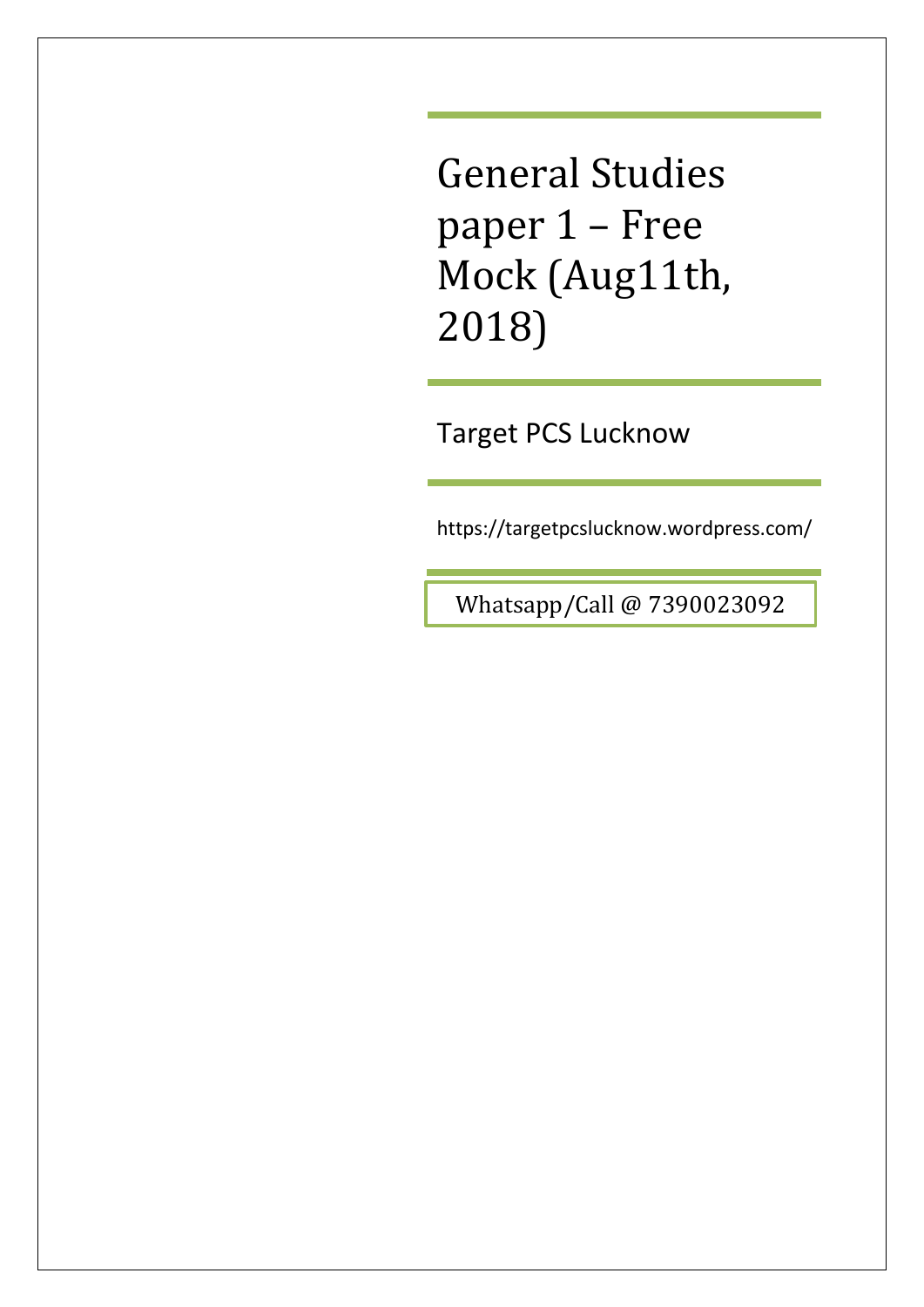### **Time Allowed: 2 Hours Maximum Marks: 200**

#### **INSTRUCTIONS**

1. IMMEDITELY AFTER THE COMMENCEMENT OF THE EXAMINATION, YOU SHOULD

CHECK THAT THIS TEST BOOKLET DOES NOT HAVE ANY UNPRINTED OR TORN OR MISSING PAGES OR ITEMS, ETC. IF SO, GET IT REPLACED BY A COMPLETE TEST BOOKLET.

2. You have to enter your Roll Number on the Test

Booklet in the Box provided alongside. DO NOT

Write anything else on the Test Booklet.

4. This Test Booklet contains **150 items (questions).** Each item is printed only in English. Each item comprises four responses (answers). You will select the response which you want to mark on the Answer Sheet. In case you feel that there is more than one correct response, mark the response which you consider the best. In any case, choose ONLY ONE response for each item.

5. You have to mark all your responses ONLY on the separate Answer Sheet provided. See directions in the Answer Sheet.

6. All items carry equal marks.

7. Before you proceed to mark in the Answer Sheet the response to various items in the Test Booklet, you have to fill in some particulars in the Answer Sheet as per instructions sent to you with your Admission Certificate.

8. After you have completed filling in all your responses on the Answer Sheet and the examination has concluded, you should hand over to the Invigilator only the Answer Sheet. You are permitted to take away with you the Test Booklet.

9. Sheets for rough work are appended in the Test Booklet at the end.

#### **10. Penalty for wrong answers:**

### THERE WILL BE **PENALTY FOR WRONG ANSWERS MARKED BY A CANDIDATE** IN THE OBJECTIVE TYPE QUESTION PAPERS.

(i) There are four alternatives for the answer to every question. For each question for which a wrong answer has been given by the candidate, **one-third of the marks assigned** to that question will be **deducted as penalty**.

(ii) If a candidate gives more than one answer, it will be treated as a wrong answer even if one of the given answers happens to be correct and there will be same penalty as above to that question.

(iii) If a question is left blank, i.e., no answer is given by the candidate, there will be no penalty for that question.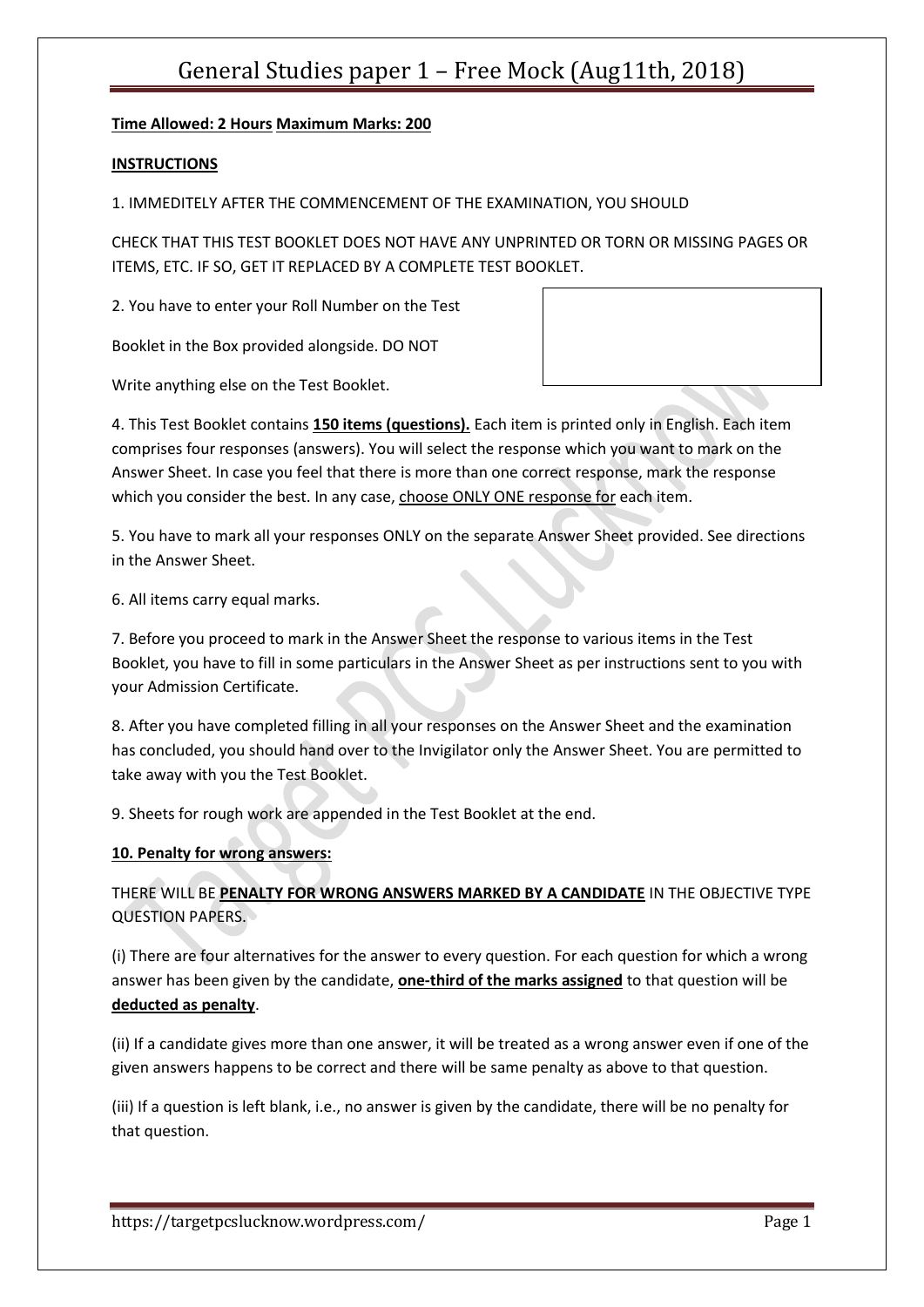Q1: Central Institute of subtropical horticulture is located at:

- a) Allahabad
- b) Varanasi
- c) Lucknow
- d) Jhansi

Q2: Which of the following district has maximum number of MLA seats?

- a) Allahabad
- b) Lucknow
- c) Moradabad
- d) Ghaziabad

Q3: How many different states share boundaries with district Sonbhadra?

- a) 3
- b) 4
- c) 5
- d) None of the above

Q4: Most polluted river of Uttar Pradesh is

- a) Ganga
- b) Yamuna
- c) Betwa
- d) Ghaghra

Q5: Betwa river meet with Yamuna in which of the following district:

- a) Banda
- b) Sonbhadra
- c) Orai
- d) Hamirpur

Q6: Biggest bird sanctuary of Uttar Pradesh is situated in which of the following district:

- a) Jhansi
- b) Unnao
- c) Kannuj
- d) Pilibhit

Q7: Which of the following district has highest ST population?

- a) Lakhimpur Khiri
- b) Azamgarh
- c) Chitrakoot
- d) Sonbhadra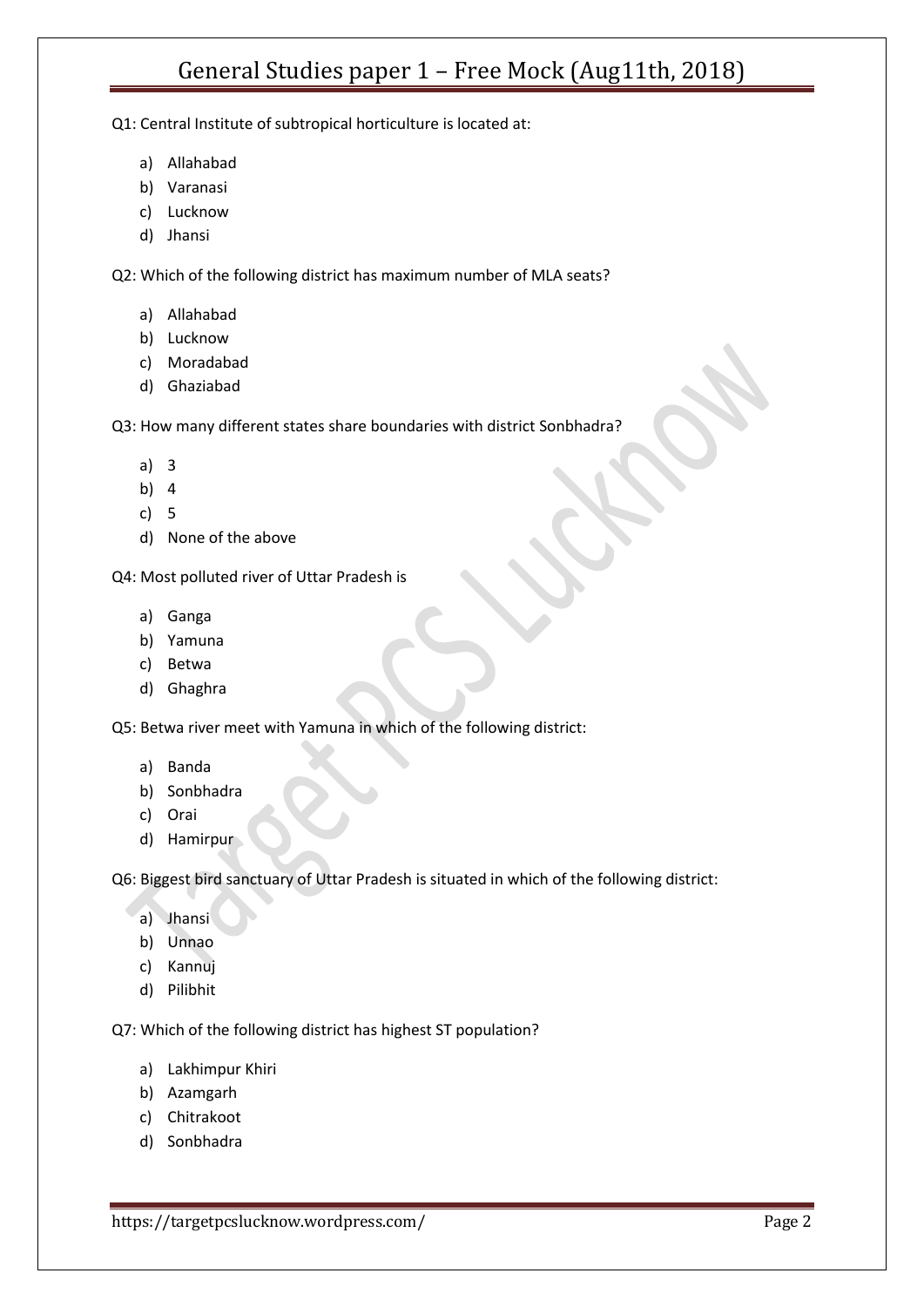Q8: Hindi was accepted as official state language of Uttar Pradesh in which of the following year?

- a) 1947
- b) 1948
- c) 1949
- d) 1951

Q9: Who among the following said about the GoI 1935 Act "a car which has brake but no engine"

- a) Sardar Vallabhabh
- b) Subash Chandra Bose
- c) Jawahar Lal Nehru
- d) Muhammad Ali Jinnah

Q10: Who among the following called the movements of Gandhi as "Political Blackmail"

- a) Lord Linlithgow
- b) Lord Minto
- c) Lord Wellignton
- d) John Simon

Q11: Muslim League observed "Direct Action Day" on

- a) Aug  $16^{th}$  1943
- b) Aug  $16^{th}$  1944
- c) Aug  $16^{th}$  1945
- d) Aug  $16^{th}$  1946

Q12: Who among the following founded "Landholders Society"?

- a) Dwarka Nath Tagore
- b) C.Y.Mudaliar
- c) William Adams
- d) Rajaram Mohan Rai

Q13: Which of the following statement/statements is/are correct?

- 1. Satya Sodhak Samaj was founded in 1875
- 2. Prathna Samaj was founded in 1879
- 3. Servants of Indian Society was founded in 1905
	- a) 1 & 2
	- b) Only 1
	- c) Only 3
	- d) All of the above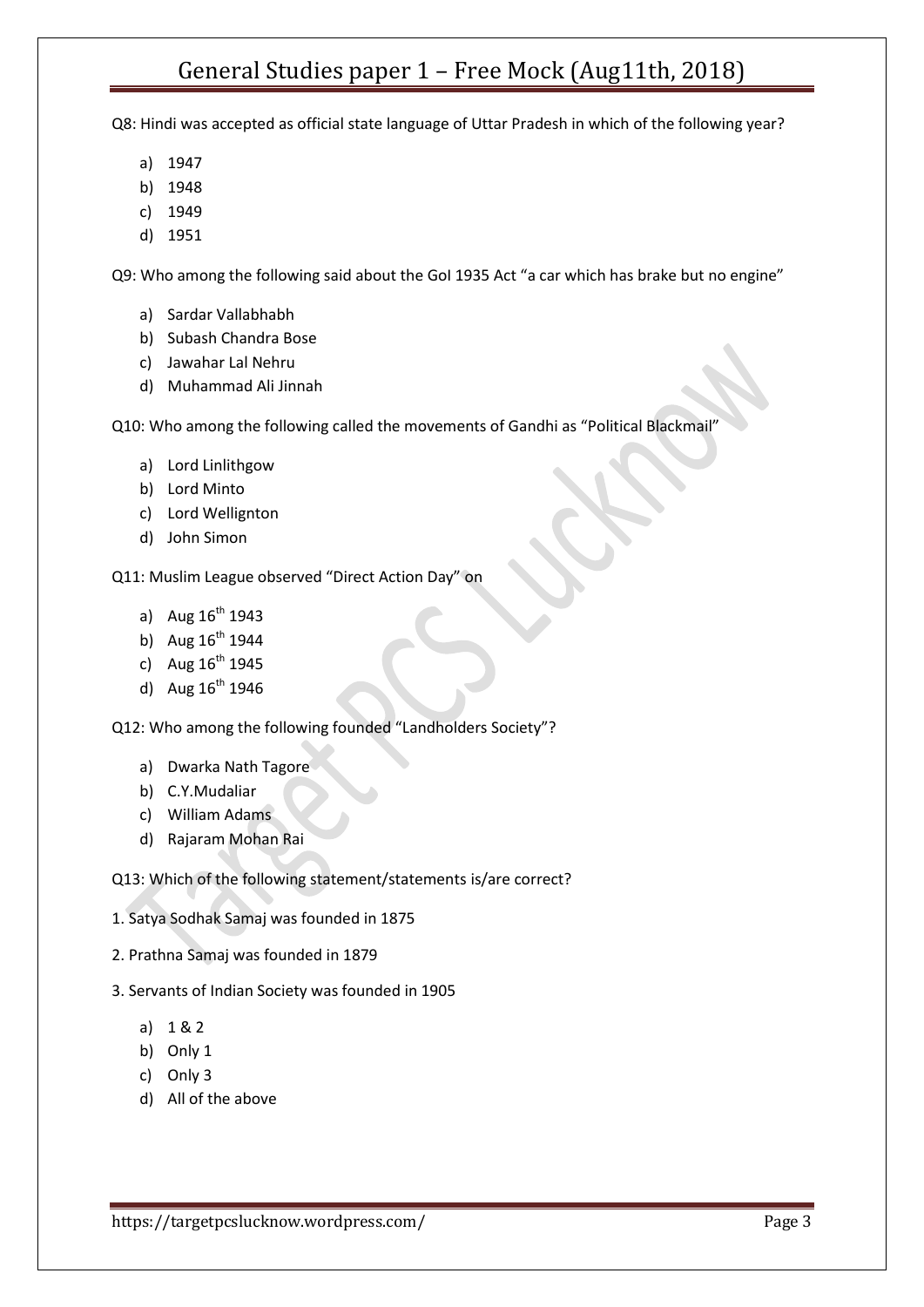Q14: Who among the following is responsible for Murder of Rand & Amherst?

- a) Savarkar Brothers
- b) Ras Bihari Bose
- c) Chapekar Brothers
- d) Ajit Singh

Q15: "14 points of Jinnah" came in which of the following years?

- a) 1928
- b) 1929
- c) 1930
- d) 1931

Q16: During QIM 1942, Longest (Term) parallel government was of

- a) Balia
- b) Tamluk
- c) Satara
- d) Talchar

Q17: Shimla conference happened in which of the following year

- a) 1942
- b) 1943
- c) 1944
- d) 1945

Q18: Interim Government was formed in

- a) July 1946
- b) Aug 1946
- c) Sep 1946
- d) Oct 1946

Q19: As per "Public Affairs Index -2018", among big states which of the following provided best governance?

- a) Kerala
- b) Tamil Nadu
- c) Maharashtra
- d) Karnataka

Q20: Which among the following group participated in "Delhi Dialogue"?

- a) SCO group
- b) ASEAN group
- c) OPEC group
- d) 54 representatives from African countries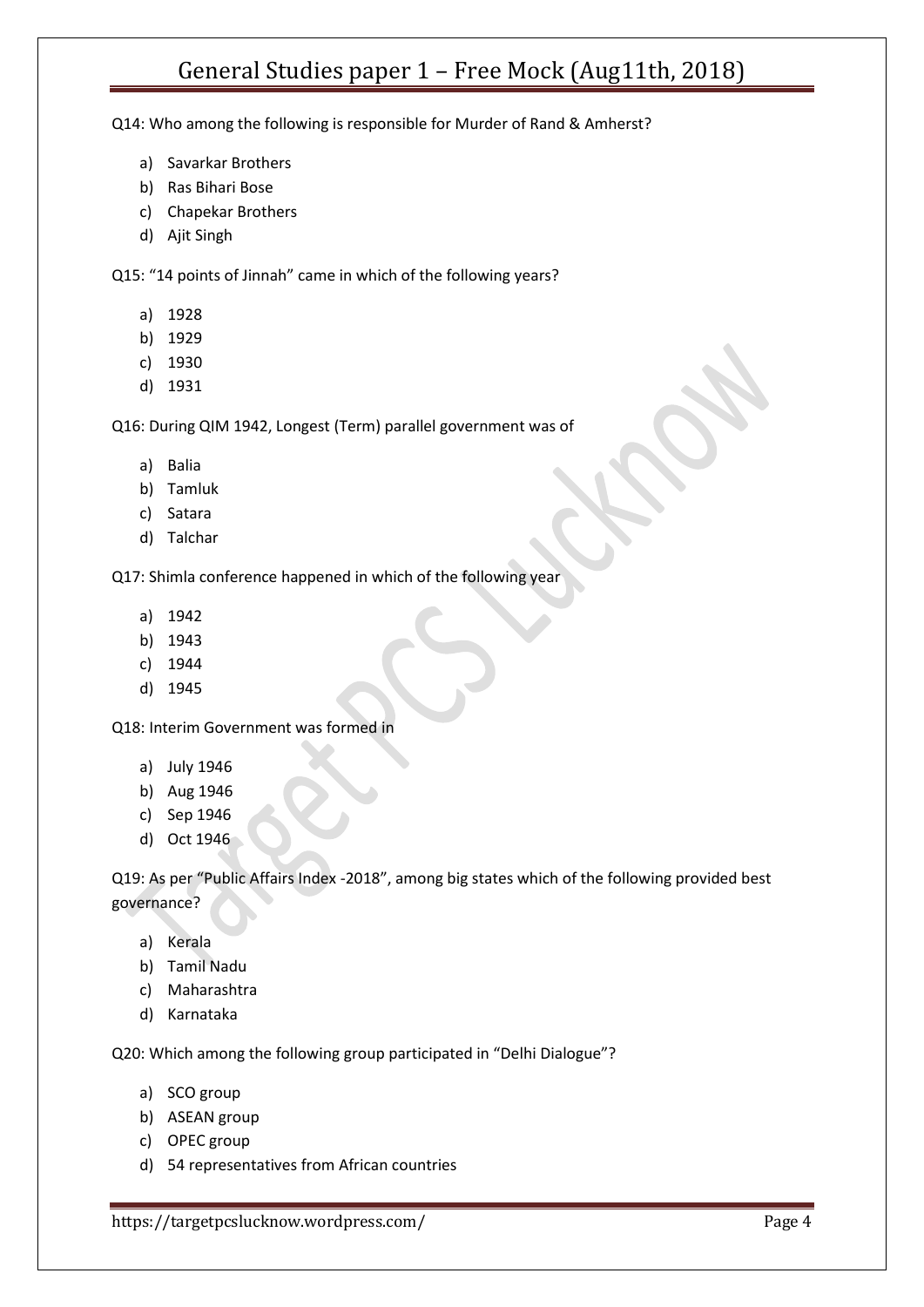Q21: Recently, which among the following city was selected as "100<sup>th</sup> smart city"?

- a) Guwahati
- b) Dispur
- c) Imphal
- d) Shilong

Q22: Which of the following states came  $1<sup>st</sup>$  in "Total Water Management Index"

- a) Gujarat
- b) Maharashtra
- c) Karnataka
- d) Rajasthan

Q23: South East Asia centre of "International Rice Research Institute" will be established in

- a) Varanasi
- b) Delhi
- c) Hyderabad
- d) Cuttack

Q24: Which of the following countries participated in "2+2 dialogue"?

- a) India & USA
- b) India & Russia
- c) India & China
- d) India & Brazil

Q25: Which of the following country has given up the membership of UNHRC?

- a) Russia
- b) USA
- c) Syria
- d) Israel

Q26: As per Forbes magazine, most powerful person is

- a) President of China
- b) President of USA
- c) President of Russia
- d) PM of India

Q27: SCO summit 2018 was organized among which of the following city

- a) Astana
- b) Sochi
- c) Beijing
- d) Qingdao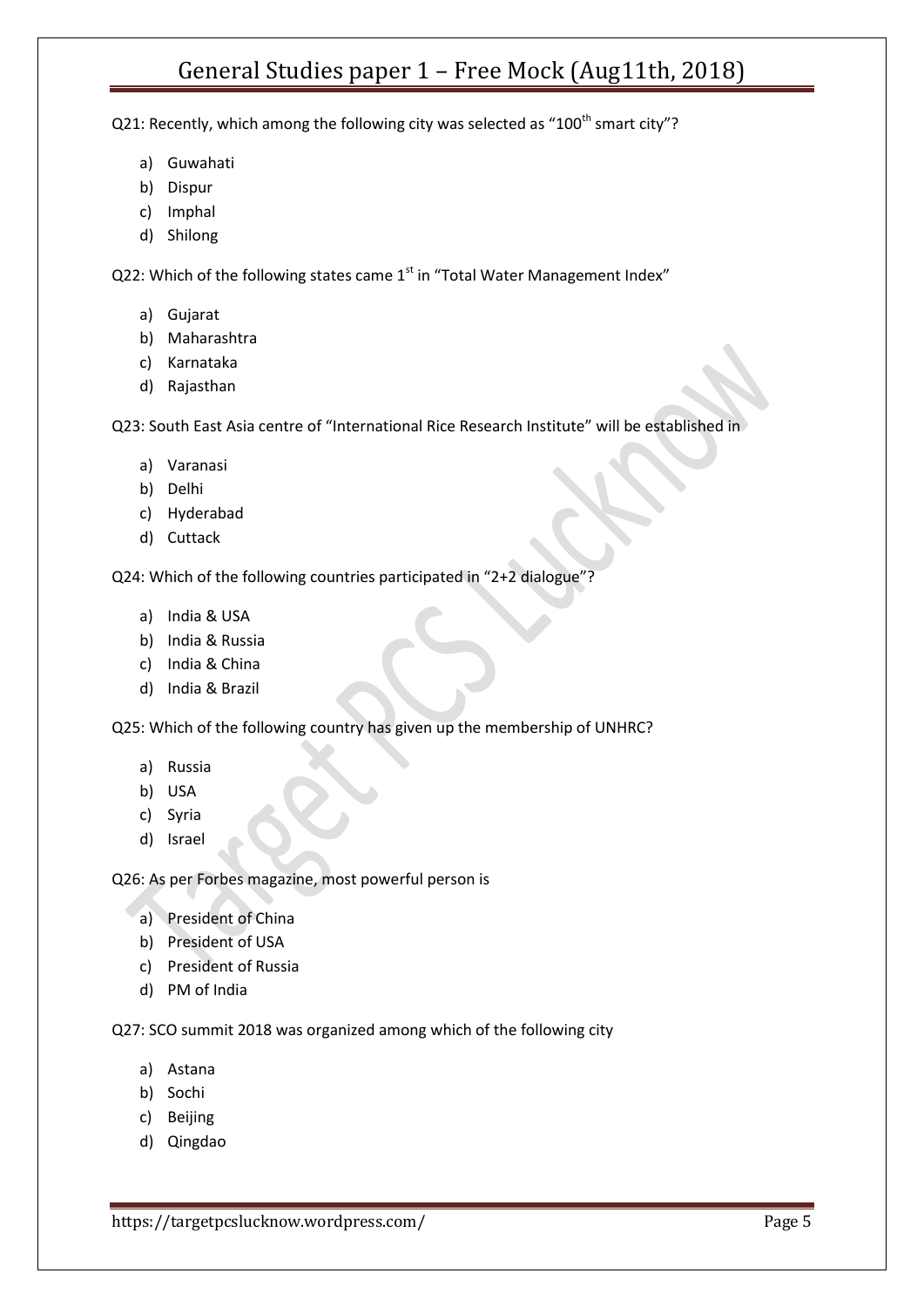Q28: 106<sup>th</sup> Indian Science Congress will be organized in which state

- a) Telangana
- b) Karnataka
- c) Punjab
- d) Maharashtra

Q29: "Wings India – 2018" was organized in

- a) Bengaluru
- b) Hyderabad
- c) Amravati
- d) Chennai

Q30: Recently "Nipah virus" affected which of the following city

- a) Kozhikode
- b) Cochin
- c) Ernakulam
- d) Mysore

Q31: Recently POSCO act is amended. Which of the following is/are correct?

- 1. Capital punishment for raping girls below age 14
- 2. Capital punishment for raping girls below age 16
- 3. Capital punishment for raping girls below age 18
	- a) Only 1
	- b) Only 2
	- c) Only 3
	- d) None of the above

Q32: According to new provisions, "Maternity leave" for female employees will be of period?

- a) 20 Weeks
- b) 22 Weeks
- c) 24 Weeks
	- d) 26 Weeks

Q33: President of "Mahanadi River Water Dispute Committee" is

- a) K.V. Raju
- b) A.C. majumdar
- c) Kurien Joseph
- d) A.M. Khanwilkar

Q34: National commission for OBCs got constitutional status with which of the following:

a) 113<sup>th</sup> Constitutional Amendment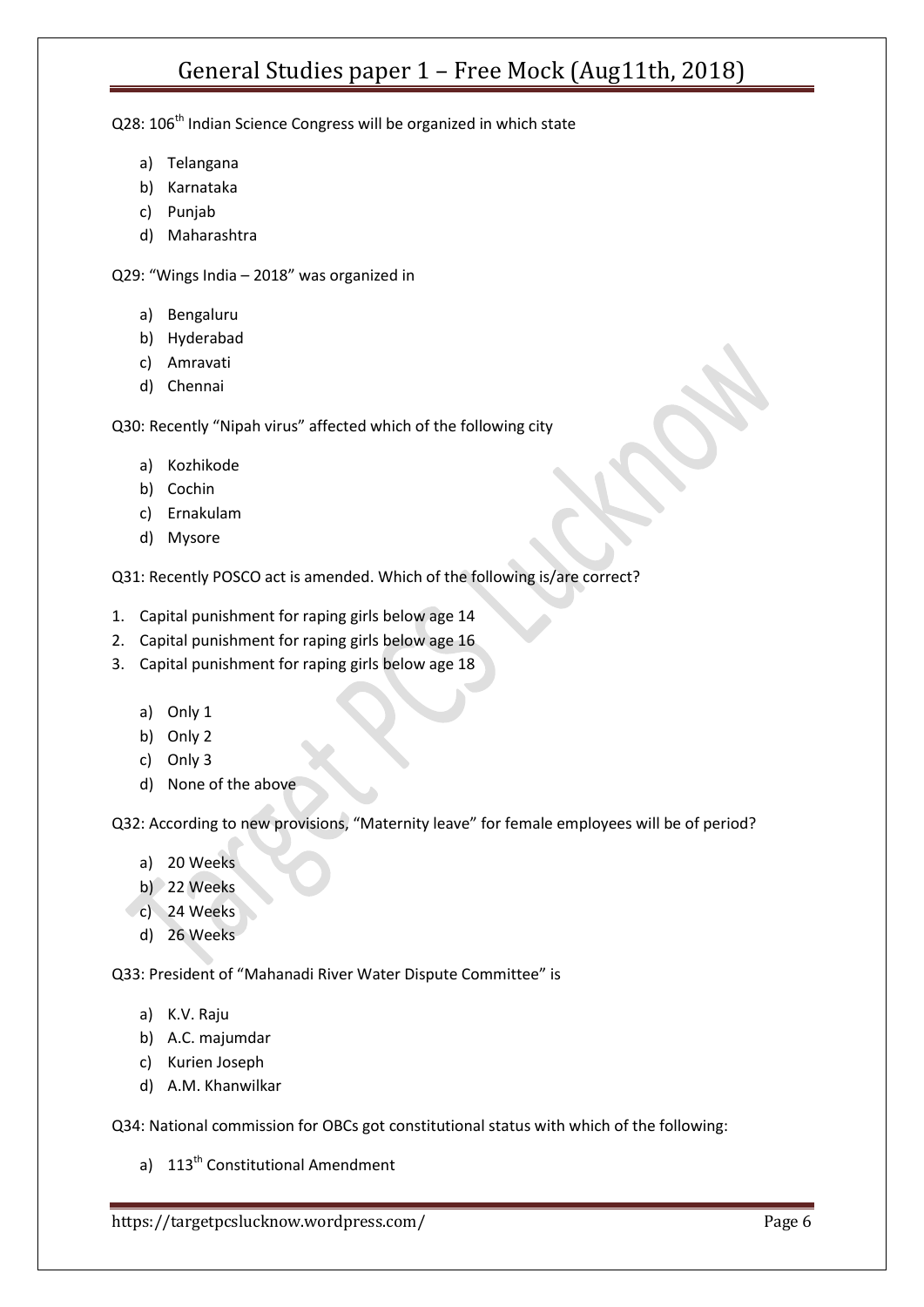- b) 123<sup>rd</sup> Constitutional Amendment
- c) 134<sup>th</sup> Constitutional Amendment
- d) None of the above

Q35: Which of the following high court gave Ganga & Yamuna "Living person" status?

- a) Delhi High court
- b) Himachal High court
- c) Uttarakhand High Court
- d) Allahabad High Court

Q36: Recently PM Modi inaugurated "Citizen training and research centre" in

- a) Lucknow
- b) Kanpur
- c) Agra
- d) Varanasi

Q37: Which among the following state is running "Farmer Irrigation School" under "One drop more crop" scheme?

- a) Rajasthan
- b) Gujarat
- c) Madhya Pradesh
- d) Uttar Pradesh

Q38: "Sant Kabir Academy" is founded by Narendra Modi in which of the following city

- a) Varanasi
- b) Maghar
- c) Bhadhoi
- d) Tanda

Q39: Recently released "Disaster Risk Index -2018" has which of the following state on Top?

- a) Maharashtra
- b) Gujarat
- c) UP
- d) Tamilnadu

Q40: Which of the following state/UT recently established "Anti-power theft police stations" to prevent electricity theft?

- a) Uttar Pradesh
- b) Madhya Pradesh
- c) Delhi
- d) Pondicherry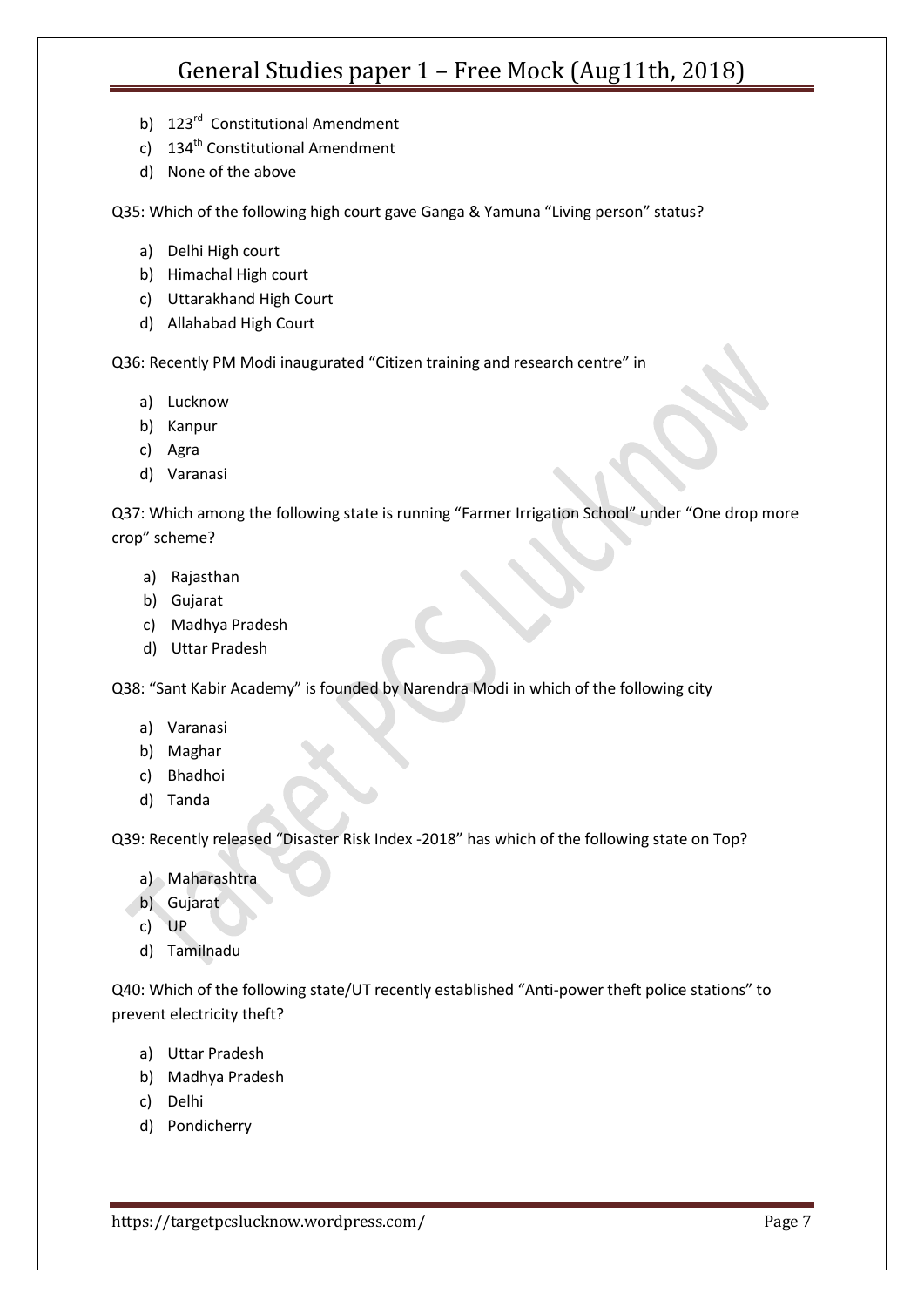Q41: "One District One Product" Summit is organized in

- a) Agra
- b) Lucknow
- c) Kanpur
- d) New Delhi

Q42: "Uttar Pradesh Day" will be celebrated on which of the following day

- a) January 9<sup>th</sup>
- b) January  $15<sup>th</sup>$
- c) January  $18<sup>th</sup>$
- d) January  $24<sup>th</sup>$

Q43: "World Food Prize -2018" awarded to

- a) Dr. Lawrence Haddad & Dr. David Nabarrao
- b) Dr. Black Wilson & Dr. Green Moore
- c) Dr. John Simon & Dr. Bindeshwar Pathak
- d) None of the above

Q44: "Man Booker Prize -2018" is given

- a) William Neckrock
- b) Olga Tokarczuk
- c) Pete Romson
- d) None of the above

Q45: Recently, Foreign Ministers of all member countries of BRICS met at

- a) New Delhi
- b) Pretoria
- c) Johansburg
- d) Capetown

Q46: "One district one product" campaign started in

- a) Uttar Pradesh
- b) Maharashtra
- c) Gujarat
- d) Tamil Nadu

Q47: International Yoga day is celebrated on

- a) May  $21<sup>st</sup>$
- b) June  $21<sup>st</sup>$
- c) July  $21<sup>st</sup>$
- d) Aug  $21<sup>st</sup>$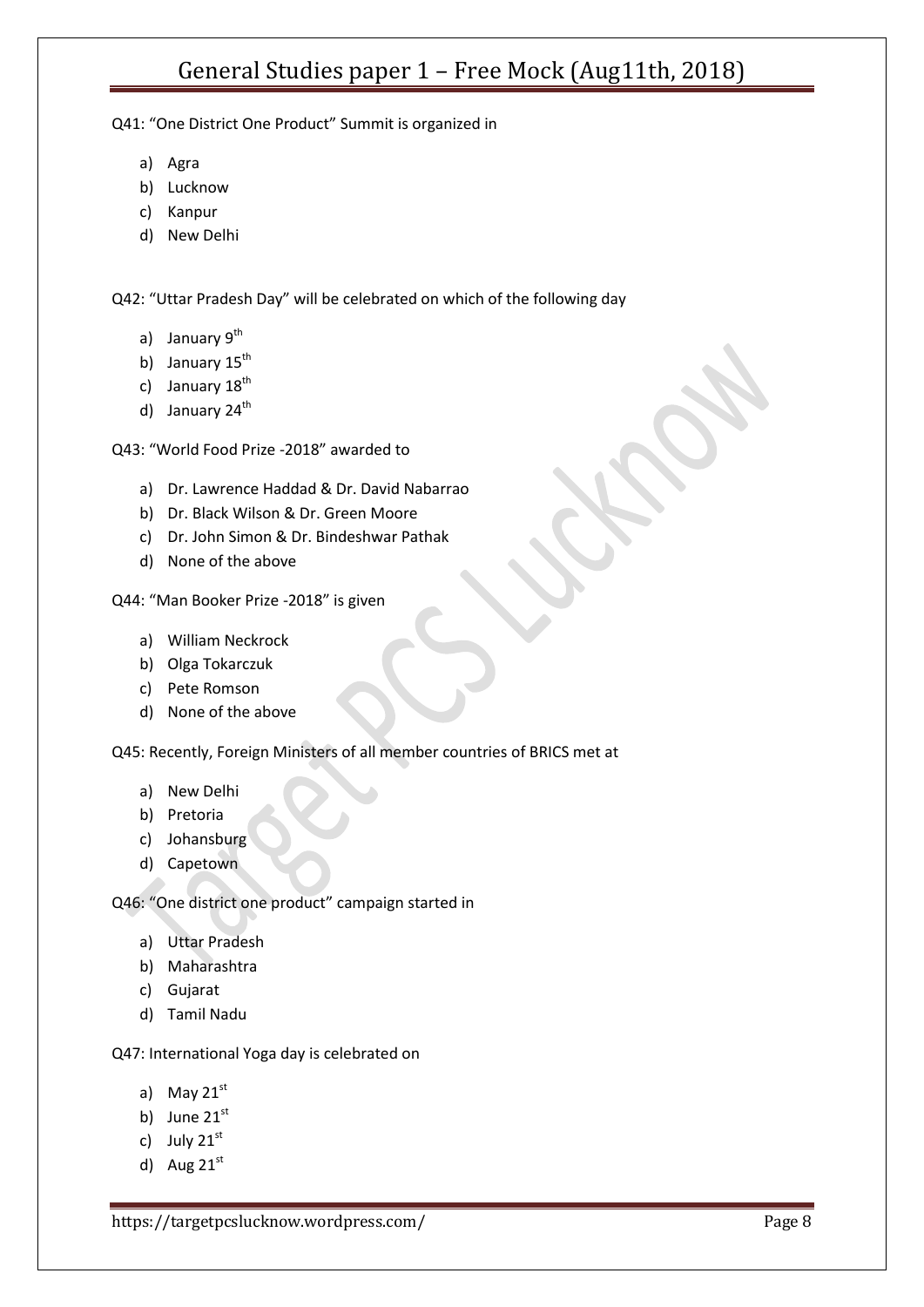Q48: National Panchayati Raj Day is on

- a) Feb  $24<sup>th</sup>$
- b) March  $24^{\text{th}}$
- c) April  $24<sup>th</sup>$
- d) May  $24<sup>th</sup>$

Q49: Who among the following won (male) "Australian Open -2018"

- a) Rafael Nadal
- b) Novak Djokovic
- c) Roger Federer
- d) None of the above

Q50: Recently which of the following got permission from BCCI to participate in Ranji tournament?

- a) Telangana
- b) Uttarakhand
- c) Assam
- d) None of the above

Q51: Recently released, "Energy Transition Index" has which of the following country on top?

- a) Russia
- b) Sweden
- c) Norway
- d) Iceland

Q52: SBI has opened 1<sup>st</sup> "Global NRI Centre" in

- a) New Delhi
- b) Hyderabad
- c) Mumbai
- d) Cochin

Q53: PM vay Vandana Yojna is extended upto

- a) 2020
- b) 2022
- c) 2019
- d) 2018

Q54: First country to officially release cryptocurrency

- a) Madagascar
- b) Oman
- c) Papa New Guiena
- d) Marshal Islands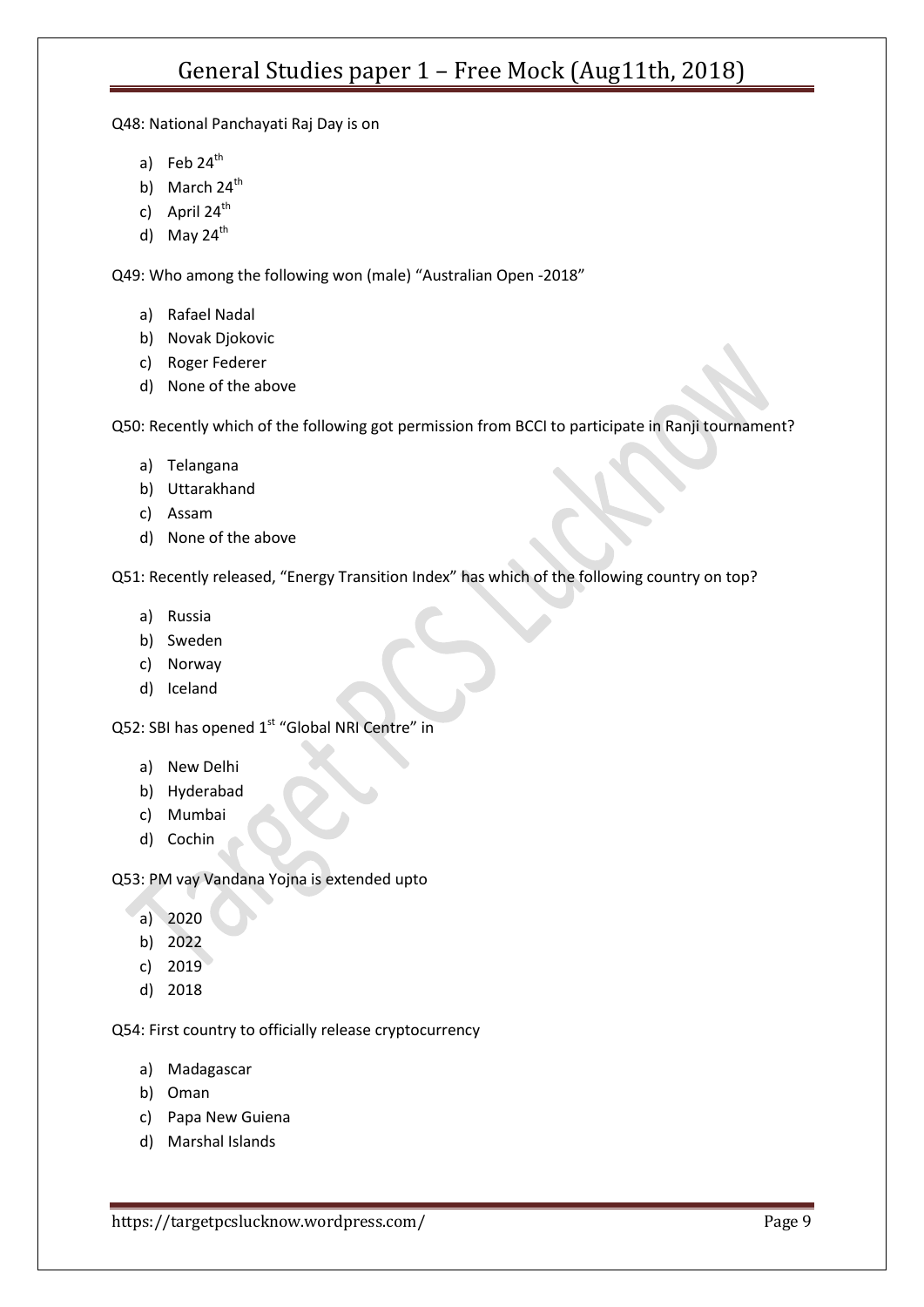Q55: Year 2016-17, India's 3 biggest trade partner

- a) China>USA>UAE
- b) USA>China>UAE
- c) China>USA>Iraq
- d) USA>China>Iraq

Q56: Validity of recently released "Electoral Bonds" are

- a) 15 days
- b) 1 Month
- c) 6 months
- d) 1 year

Q57: First state to change its financial year to "Jan-Dec"

- a) Gujarat
- b) Madhya Pradesh
- c) Uttar Pradesh
- d) Karnataka

Q58: Recently released, "Global competitive report-2017-18" has which of the following country on top

- a) Sweden
- b) Hongkong
- c) Switzerland
- d) USA

Q59: Recently started "Ayushman Bharat Scheme" will target how many families under secondary and tertiary medical insurance

- a) 5 Crore
- b) 10 crore
- c) 15 crore
- d) 20 crore

Q60: Saubhagya Scheme was started in which of the following year?

- a) 2018
- b) 2017
- c) 2016
- d) 2015

Q61: Consider the following health care centres:

- 1. Primary health care centre
- 2. Community health care centre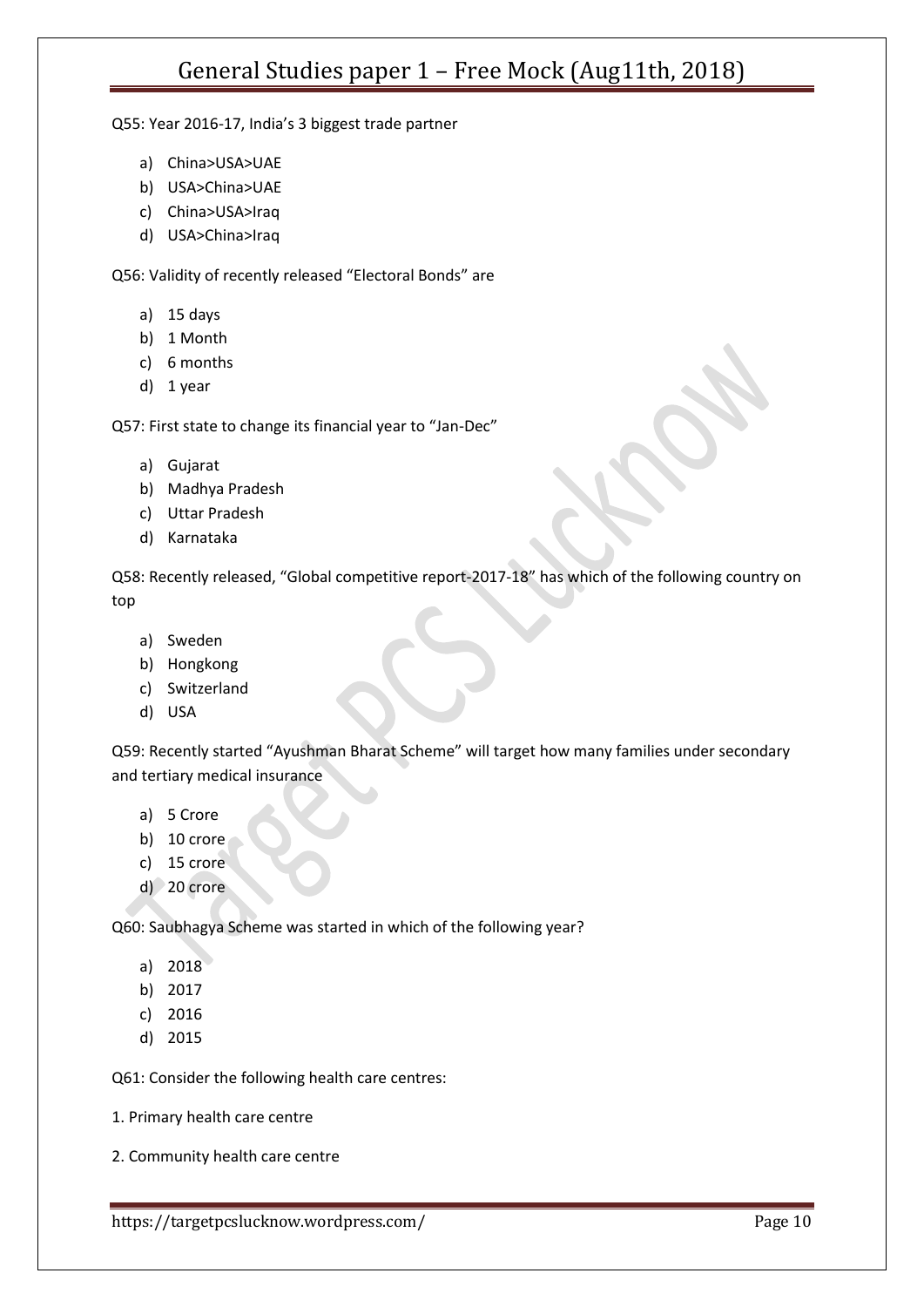#### 3. Sub-centres

Select the correct hierarchy based on the population served by them in increasing order.

- a) 321
- b) 312
- c) 123
- d) 213

Q62: The bodies moving around the Sun and found between the orbits of Mars and Jupiter are:

- a) asteroids
- b) meteorites
- c) comets
- d) None of the above

Q63: Mosses and Lichens can be found in which of the following?

- a) Tundra vegetation
- b) Tropical evergreen forests
- c) Desertic vegetation
- d) Temperate evergreen forests

Q64: Given below are some associations of diseases with the deficiency that causes them:

- 1. Copper Anemia
- 2. Vitamin B1 BeriBeri
- 3. Vitamin C Scurvy

Choose the code that represents the correct associations.

- a) 1 and 2
- b) 2 and 3
- c)  $1$  and  $3$
- d) All of the above

Q65: Oral Rehydration solution (ORS) can be useful in which of the following diseases?

- 1. Diarrhoea
- 2. Cholera
- 3. Chickengunya

Choose the correct answer using the codes below:

- a) 1 and 2
- b) 2 and 3
- c)  $1$  and  $3$
- d) All of the above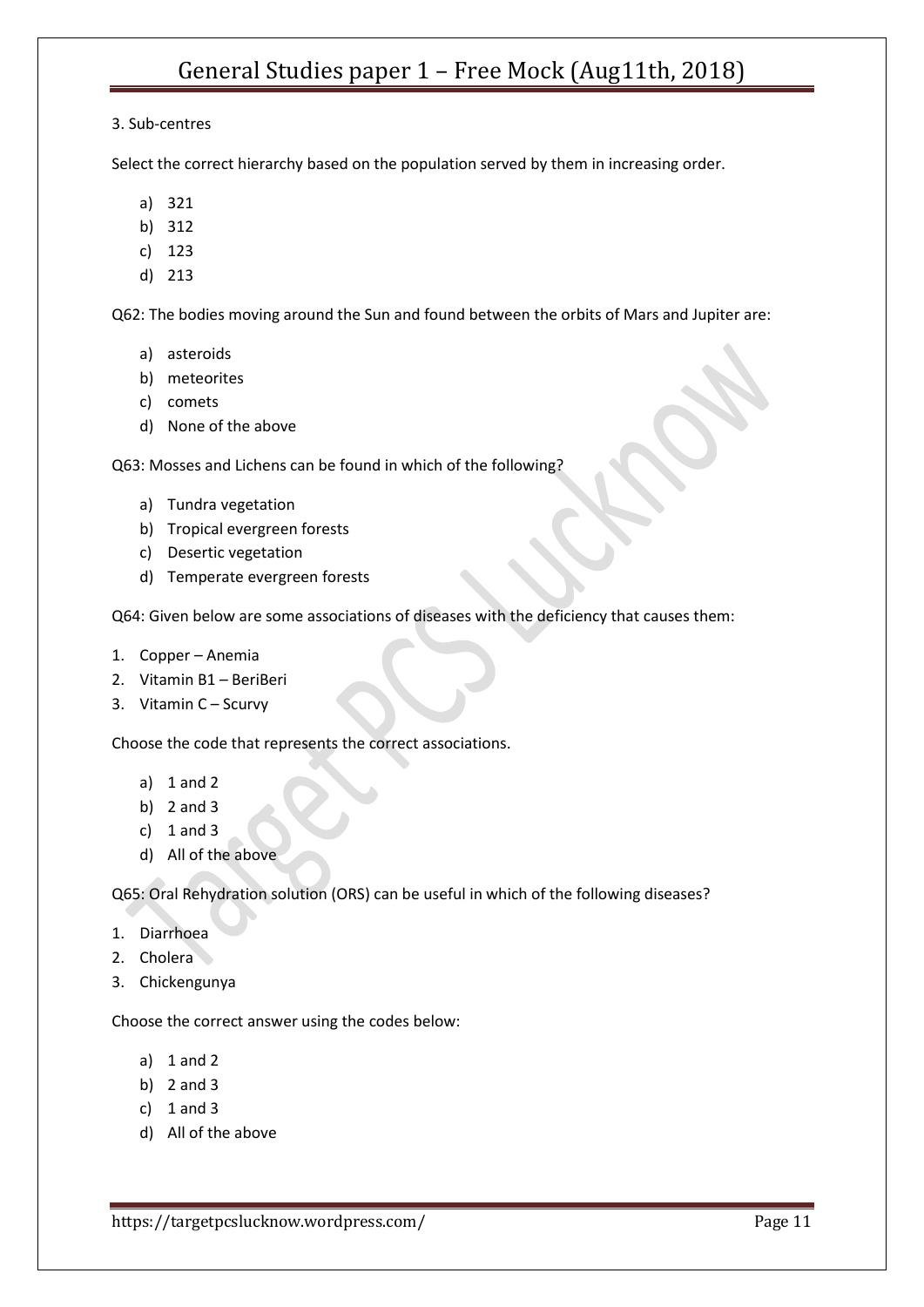Q66: The most commonly used natural indicator is litmus. It is extracted from?

- a) Lichens
- b) Mosses
- c) Blue-green Algae
- d) Red algae

Q67: Acid rain can contain which of the following?

1. Carbonic acid

- 2. Sulphuric acid
- 3. Nitric acid

Choose the correct answer using the codes below:

- a) 1 and 2
- b) 2 and 3
- c)  $1$  and  $3$
- d) All of the above

Q68: Shaving glass has which of the following type of mirror?

- a) Concave Mirror
- b) Convex Mirror
- c) Both
- d) None of the above

Q69: To remove Short Sightedness, we can use

- a) Convex Lens
- b) Concave Lens
- c) Both
- d) None of the above

Q70: Resistance of an ideal ammeter is

- a) Zero
- b) Infinite
- c) One
- d) None of the above

Q71: To measure scattering of light, instrument used is

- a) Ondometer
- b) Radio Micrometer
- c) Cryometer
- d) Nephetometer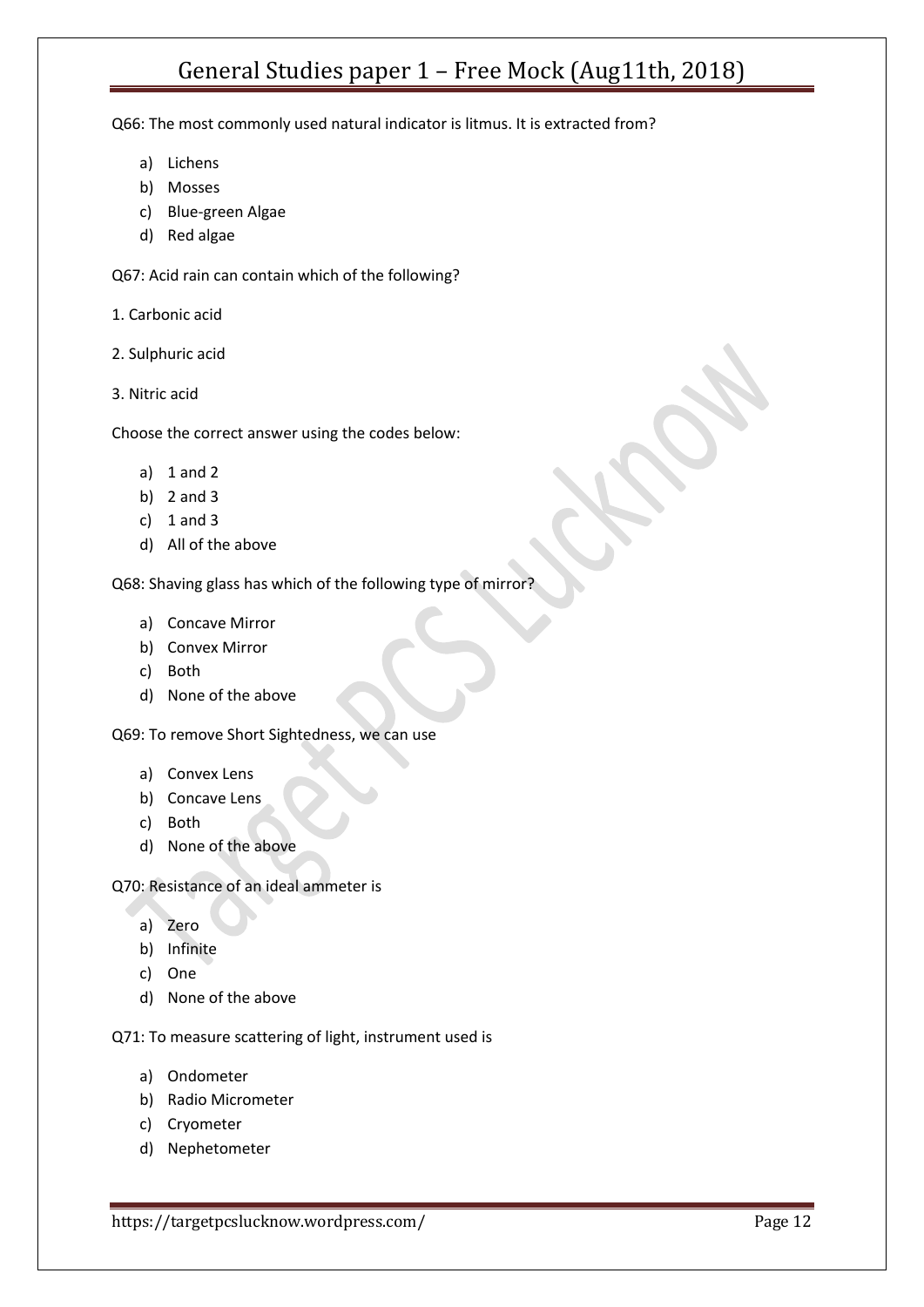### Q72: Electric fuse is made of

- a) Tungustan
- b) Tin
- c) Copper
- d) Silver

Q73: Tomato has which of the following acid

- a) Maleic Acid
- b) Oxalic Acid
- c) Tarteric Acid
- d) Citric Acid

Q74: Which among the following is cheapest gas w.r.t production:

- a) Producer gas
- b) Coal gas
- c) Natural gas
- d) None of the above

Q75: Which of the following can be used as fertilizer?

- a) Calcium sulphate
- b) Calcium phosphate
- c) Aluminium sulphate
- d) None of the above

Q76: Which of the following is anti knocking agent ?

- a) Iso Octane
- b) Iso Butane
- c) Tetra Ethyl Lead
- d) Terta Methyl Lead

#### Q77: Match the following:

(Metal) : (Ore)

- 1) Sodium : A) Gysum
- 2) Potassium : B) Salt peter
- 3) Gold : C) Chile Salt Peter
- 4) Calcium: D) Cavalerite
	- a) 1A-2B-3C-4D
	- b) 1C-2B-3D-4A
	- c) 1C-2B-3A-4D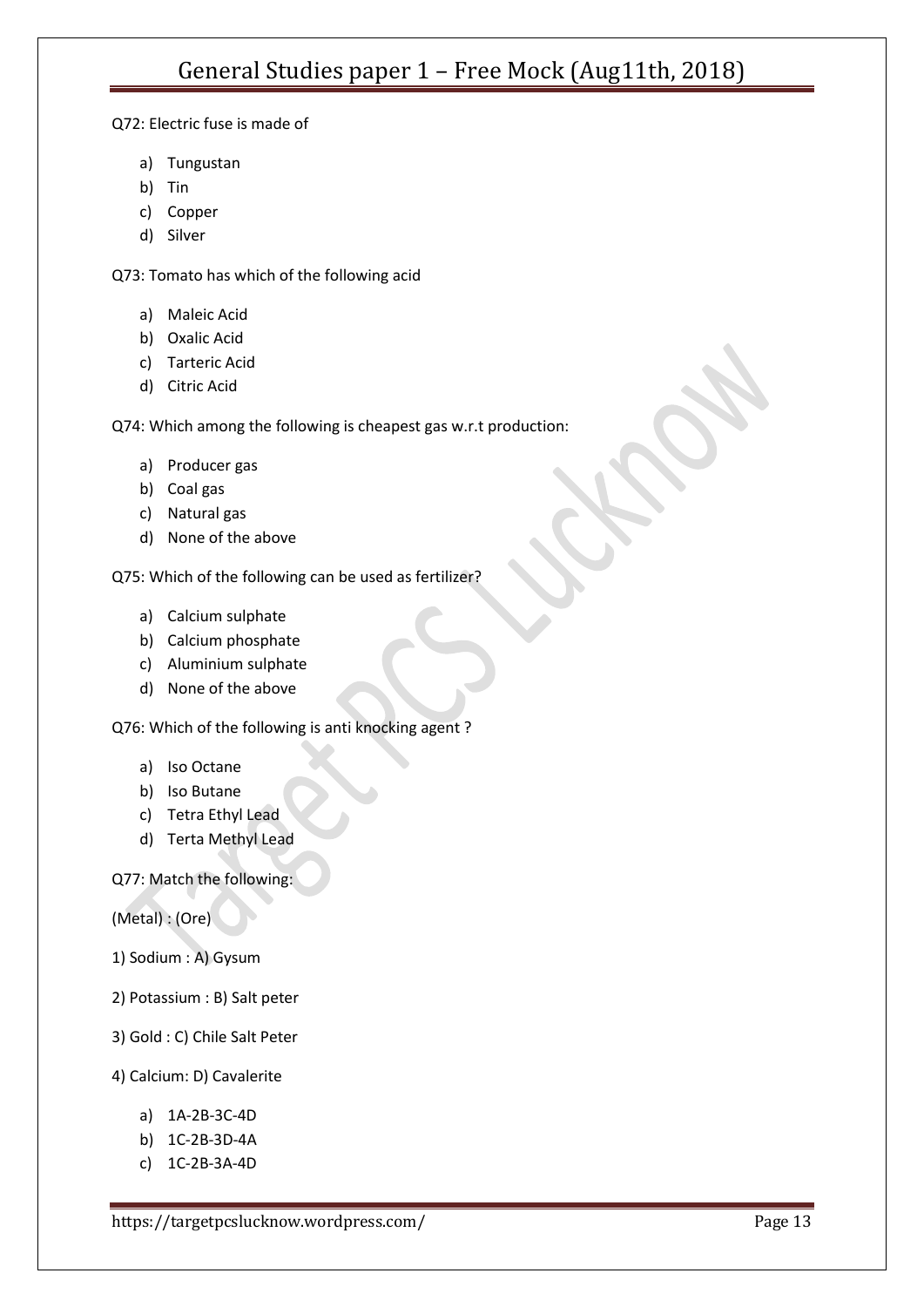d) 1A-2C-3B-4D

Q78: Which of the following solutions of electrolytes is used in the car battery?

- a) Sodium Sulphate
- b) Nitric Acid
- c) Sulphuric Acid
- d) Potassium Nitrate

Q79: Peeling of onions causes tears as onion releases

- a) Sulphonic Acid
- b) Sulfenic Acid
- c) Amino Acid
- d) Carbolic Acid

Q80: Black revolution is related to

- a) Coffee
- b) Tea
- c) Petroleum
- d) Rubber

Q81: Prallethrin is a common

- a) Analgesic
- b) Muscle relaxant
- c) Mosquito repellent
- d) Hair Dye

Q82: Which of the following vitamins is helpful for healing a wound

- a) A
- b) B
- c) C
- $d$ ) D

Q83: Co1148 is an important variety of

- a) Wheat
- b) Cotton
- c) Maize
- d) Sugarcane

Q84: Which of the following is water soluble

- a) Vitamin A
- b) Vitamin B
- c) Vitamin D
- d) Vitamin E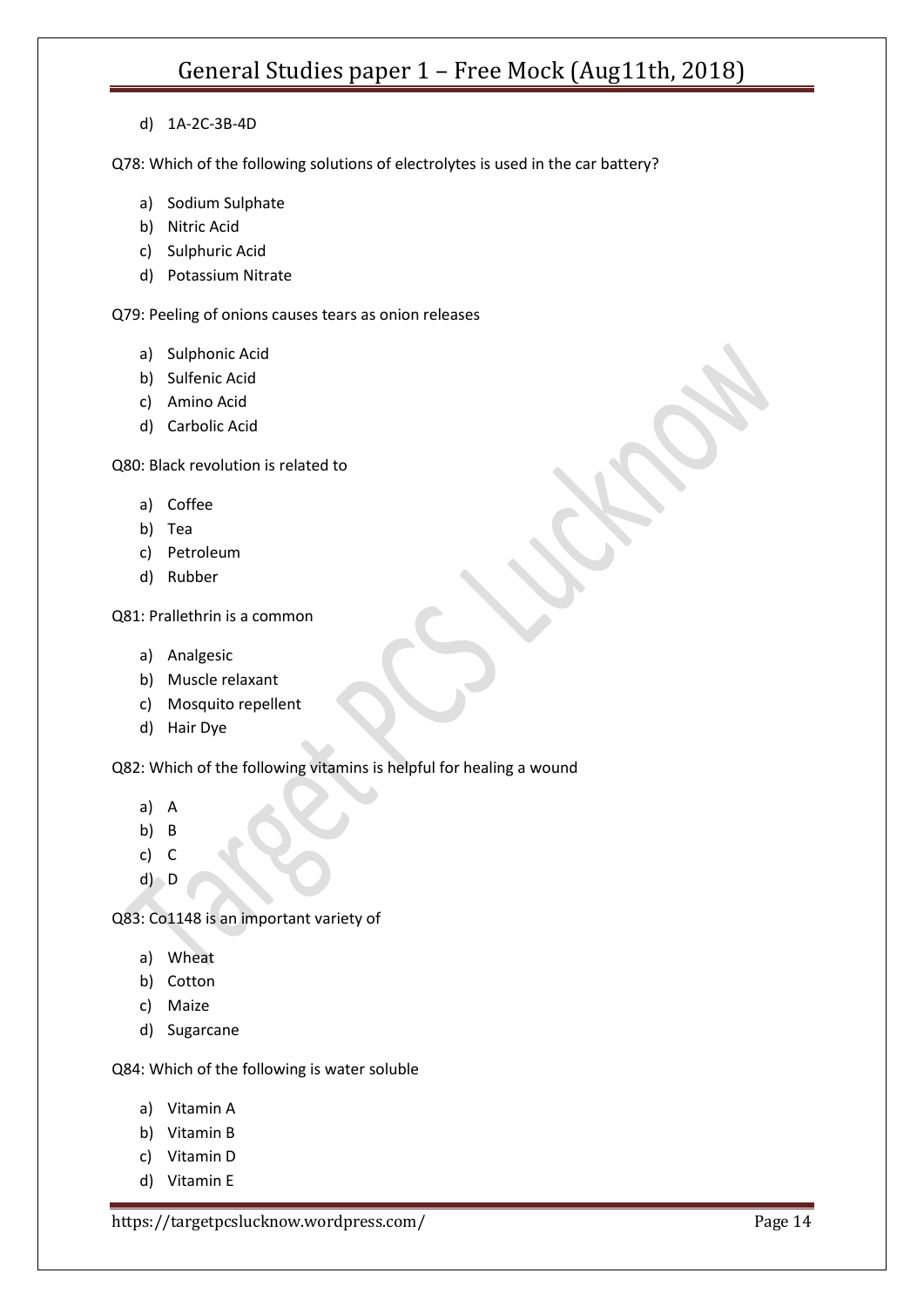Q85: Which of the following species is the largest of the "toothed whales" ?

- a) Finback Whale
- b) Blue Whale
- c) Sperm Whale
- d) Humpback Whale

Q86: Which of the following is known as "Little Ice Age"

- a) 750AD-850AD
- b) 950AD 1050AD
- c) 1650AD-1870AD
- d) None of the above

Q87: Compound responsible for formation of stone in human kidney

- a) Calcium Acetate
- b) Calcium Oxalate
- c) Sodium Acetate
- d) Sodium Benzoate

Q88: Which of the following is used in genetic engineering?

- a) Plastid
- b) Plasmid
- c) Mitochondria
- d) Ribosome

Q89: Which part of the cinchona plant quinine occurs naturally?

- a) Root
- b) Fruit
- c) Seed
- d) Bark

Q90: Which of the following IVC site is "without citadel"

- a) Kalibanga
- b) Lothal
- c) Chahundaro
- d) Banawali

Q91: Hymns of the Sama Veda were recited by

- a) Udgatri
- b) Apala
- c) Vyasa
- d) None of the above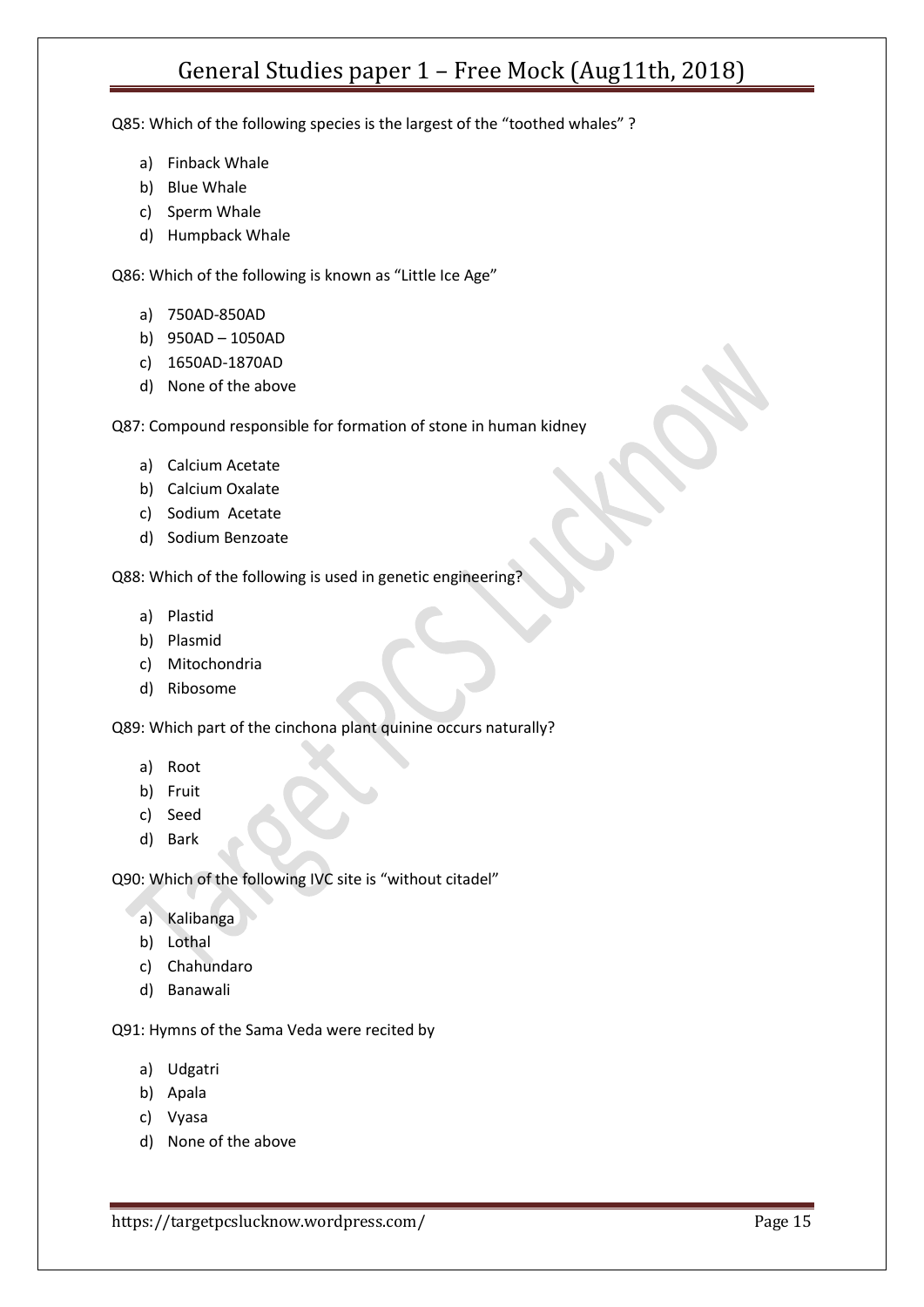### Q92: Chairman of  $1<sup>st</sup>$  Buddhist council was

- a) Mahakassapa
- b) Kalashoka
- c) Ashoka
- d) Kanishaka

Q93: Odantpuri university is located in

- a) Bengal
- b) Bihar
- c) Orrisa
- d) Gujarat

Q94: Founder of Satavahana dynasty

- a) Simuka
- b) Gautamiputra Satakarni
- c) Yajnashri Satakarni
- d) None of the above

Q95: "Surya Sidhanta" book was written by

- a) Brahmagupta
- b) Bhaskara
- c) Aryabhatta
- d) Varahmihir

Q96: Last Rajput king defeated and killed by Muhammad Ghuri was

- a) Prithviraj 3rd
- b) Jai Singh
- c) Jai chand
- d) Prithviraj 2<sup>nd</sup>

Q97: Kamban wrote "Kamban Ramayana" in

- a) Telugu
- b) Tamil
- c) Malayalam
- d) Kannada

Q98: Who among the following introduced festival "Nauroz"

- a) Akbar
- b) Allauddin Khilji
- c) Iltutmish
- d) Balban

Q99: Diwan-I-Riyasat department was founded by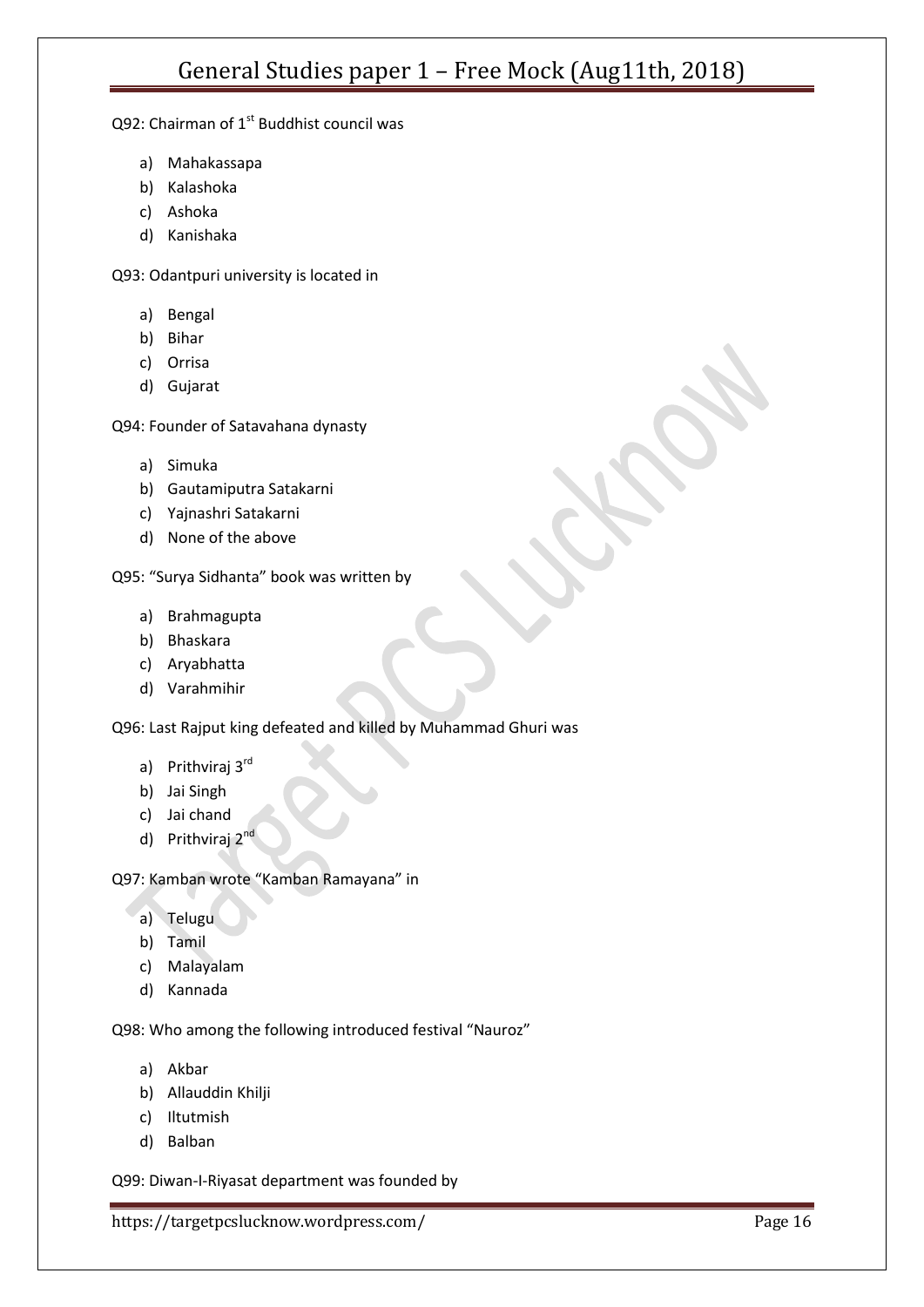- a) Iltutmish
- b) Balban
- c) Alluddin Khilji
- d) Shershah Suri

Q100: "Fatawa-I-Jahandari" was written by

- a) Amir Khusrao
- b) Minhaj-us-Siraj
- c) Nizzamuddin
- d) Ziauddin Barani

Q101: Closest galaxy to our galaxy is

- a) Orian Nebula
- b) Proxima Centaury
- c) Andromeda
- d) Mandakini

Q102: Discontinuity between upper and lower mantle is known as

- a) Moho Discontinuity
- b) Gutenberg Discontinuity
- c) Conard Discontinuity
- d) Repetti Discontinuity

Q103: Correct order of rock forming elements present in earth crust is

- a)  $O_2 >$  Silicon  $>$  Al  $>$  Iron
- b) Silicon > Al > Iron >  $O_2$
- c) Silicon > Al > O<sub>2</sub> > Iron
- d)  $O_2 >$  Silicon > Al > Iron

Q104: Sierra Nevada found in USA is an example of

- a) Fold Mountain
- b) Block Mountain
- c) Residual Mountain
- d) Ramp Valley

Q105: Who among the following proposed the "Continental Drift Theory"

- a) Albert Einstein
- b) George Lamantor
- c) Alfred Wegener
- d) None of the above

Q106: Which of the following is the only active volcano of Antartica?

a) Stromboli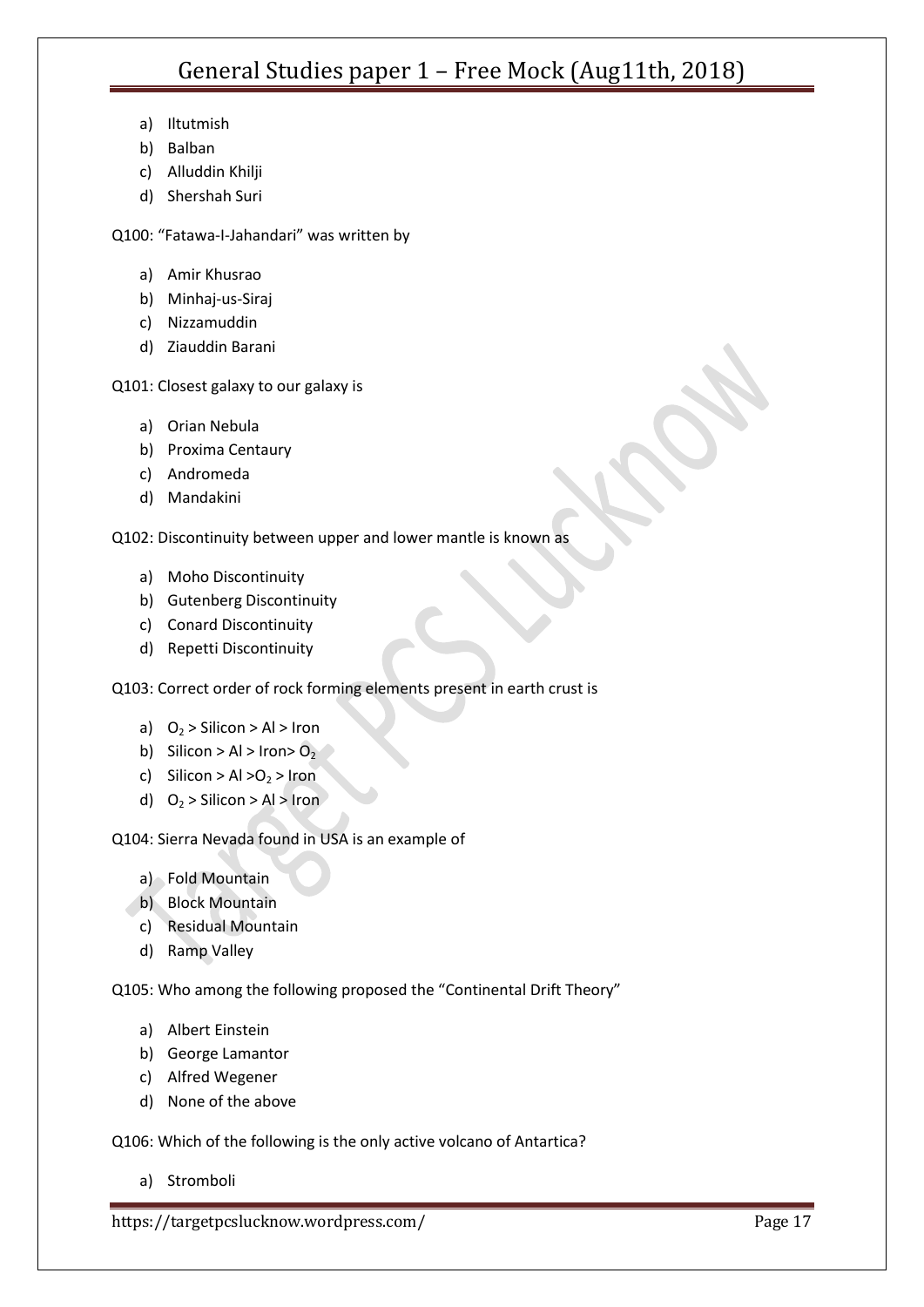- b) Etna
- c) Cotopoxi
- d) Erebus

Q107: Victoria fall is situated on which of the following river?

- a) St.lawrance
- b) Zambezi
- c) Limpopo
- d) Niger

Q108: Highest lake of India is

- a) Tso Moriri
- b) Tso Sekuru
- c) Tso Lhamo
- d) None of the above

Q109: Only "X" percentage of the energy at a trophic level is transferred to the next higher trophic level. Value of "X" is

- a) 10
- b) 15
- c) 20
- d) 25

Q110: "Montreal Protocol" to control & curb the problem of ozone hole came in existence in year?

- a) 1971
- b) 1987
- c) 1992
- d) 1995

Q111: Which among the following institution is responsible for "declaration of environment day" on June  $5<sup>th</sup>$ ?

- a) UNEP
- b) UNESCO
- c) IPCC
- d) UNDP

Q112: Which of the following summit was organized in year 2009?

- a) Bali Summit
- b) Copenhagen Summit
- c) Durban Summit
- d) Alchi Meet

Q113: Nagoya Protocol is related to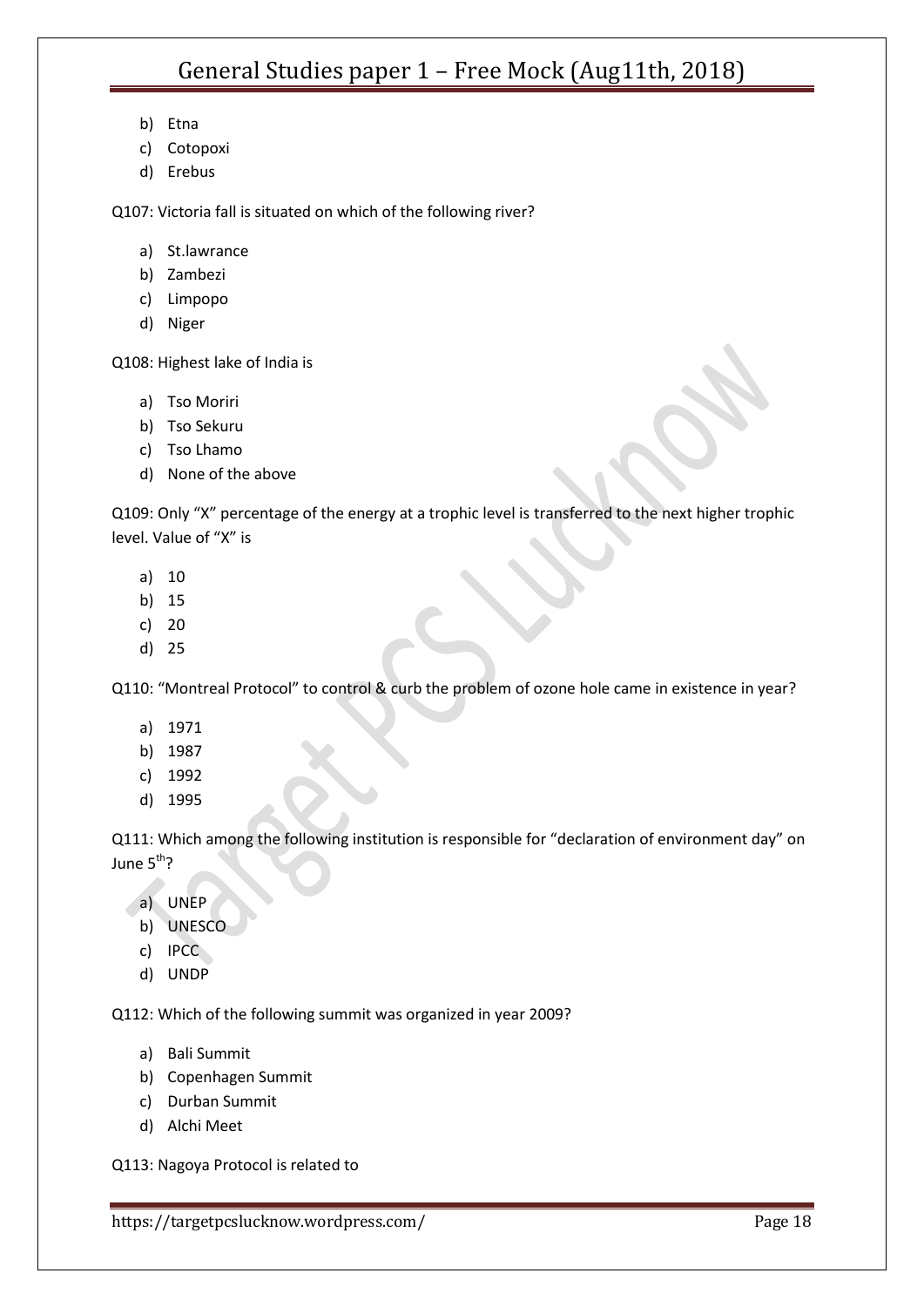- a) Green House Effect
- b) Ozone Hole
- c) Hazardous compound trading
- d) Bio Diversity

Q114: Which of the following variety of cotton has maximum fibre length?

- a) Sea island Cotton
- b) Egytian Cotton
- c) White gold cotton
- d) None of the above

Q115: Oleryculture is related to

- a) Commercial Farming of trees
- b) Commercial farming of fruits
- c) Commercial farming of vegetables
- d) None of the above

Q116: Newfoundland is famous for

- a) Wind energy production
- b) Fish production
- c) Gene Bank
- d) None of the above

Q117: As per coal production data of 2016-17, correct order of coal production is

- a) China>IND>USA
- b) China>Brazil>USA
- c) China>AUS>USA
- d) None of the above

Q118: Kiel Canal connects

- a) Caspian Sea & Black Sea
- b) North Sea & Caspian Sea
- c) North Sea & English Channel
- d) North Sea & Baltic Sea

Q119: Which of the following canal joins Lake Superior & Lake Huron?

- a) Wellend Canal
- b) Panama Canal
- c) Soo Canal
- d) Stalin Canal

Q120: Which of the following gave a theory regarding Human Population?

a) Malthusian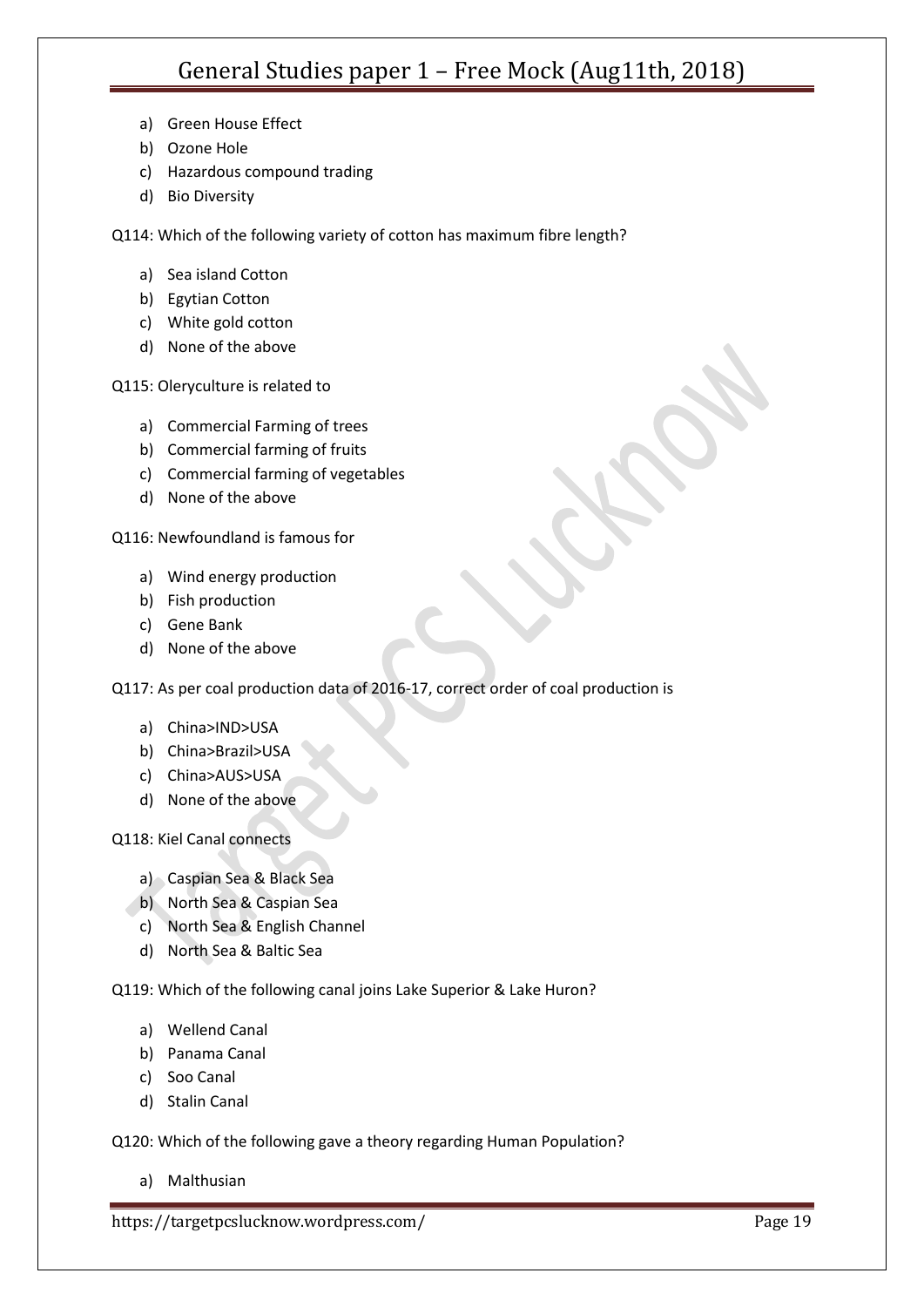- b) keynesian
- c) Voltaire
- d) None of the above
- Q121: Hottest place in Asia is found in
	- a) India
	- b) Saudi Arab
	- c) UAE
	- d) Pakistan

Q122: Pashto is official language of

- a) Pakistan
- b) Oman
- c) Afghanistan
- d) Maldives

Q123: "Diphu Pass" is situated in which of the following state

- a) Arunachal Pradesh
- b) Manipur
- c) Nagaland
- d) Mizoram

Q124: About Konkan coast, which of the following statements is/are true?

- 1. It extends from Gujarat to Goa
- 2. It extends from Maharashtra to Kerala
- 3. It is situated on eastern coast of India
	- a) Only 1
	- b) Only 2
	- c) Only 3
	- d) None of the above

Q125: Largest National Park of India is situated in

- Northern India
- Southern India
- **•** Eastern India
- Western India

Q126: "Silent Valley NP" is situated in

- a) Karnataka
- b) Kerala
- c) Andhra Pradesh
- d) Himachal Pradesh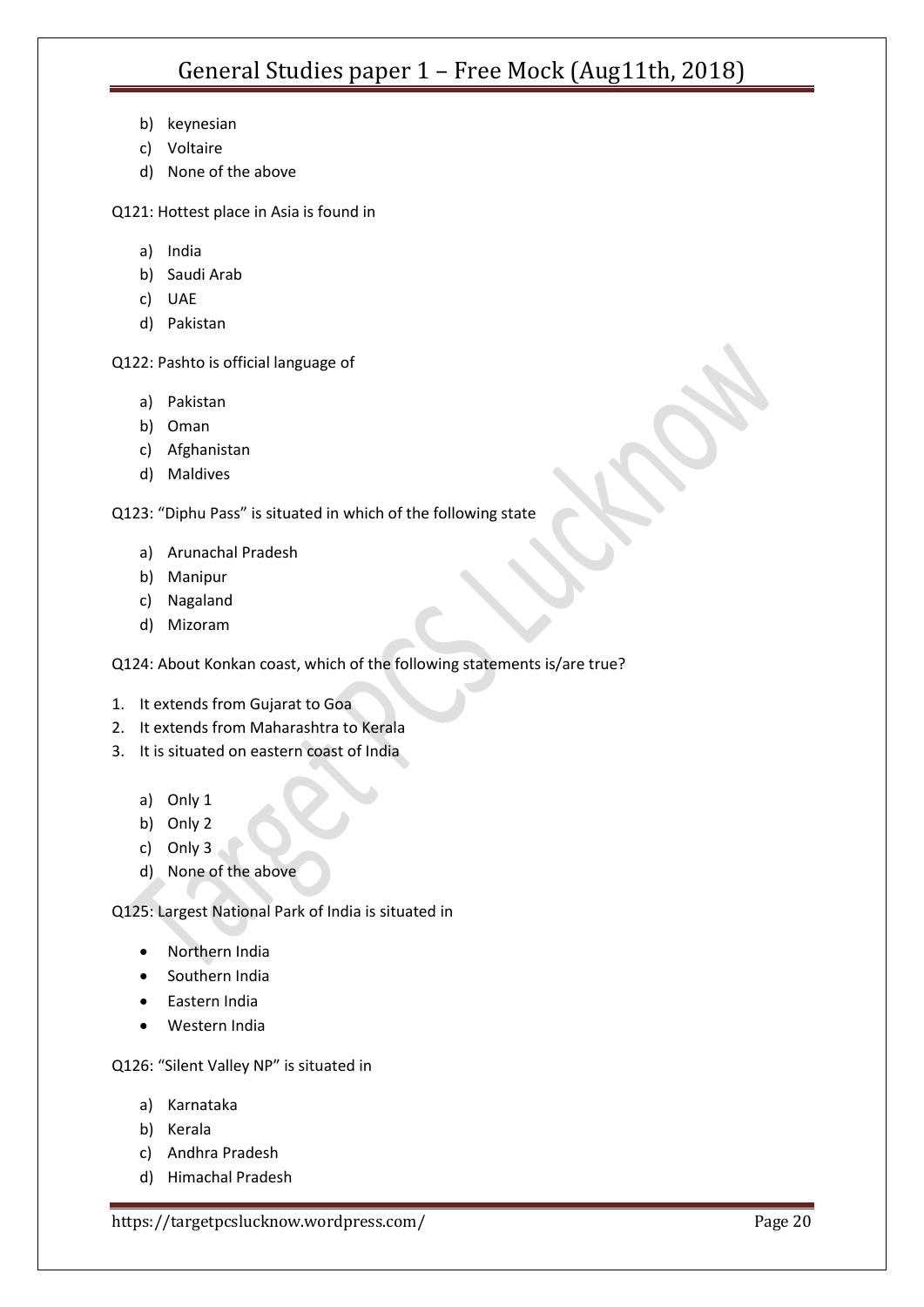Q127: Highest Pulses producing state is

- a) Maharashtra
- b) Gujarat
- c) Madhya Pradesh
- d) Uttar Pradesh

Q128: Ukai project is situated on

- a) Narmada River
- b) Krishna River
- c) Kaveri River
- d) Tapti River

Q129: "Neeru-Meeru" programme is related to

- a) Rajasthan
- b) Maharashtra
- c) Uttar Pradesh
- d) Andhra Pradesh

Q130: Famous iron ore mine "Gurumahisani" is in

- a) Jharkhand
- b) Chhatishgarh
- c) Orrisa
- d) Madhya Pradesh

Q131: Lowest Literacy rate as per census 2011

- a) Bihar
- b) Uttar Pradesh
- c) Madhya Pradesh
- d) Rajasthan

Q132: Lowest Female literacy as per census 2011

- a) Bihar
- b) Uttar Pradesh
- c) Madhya Pradesh
- d) Rajasthan

Q133: Lowest population density among given district of U.P. as per census 2011

- a) Sonbhadra
- b) Lalitpur
- c) Mahoba
- d) Hamirpur

Q134: Supreme court at Bengal was establish in year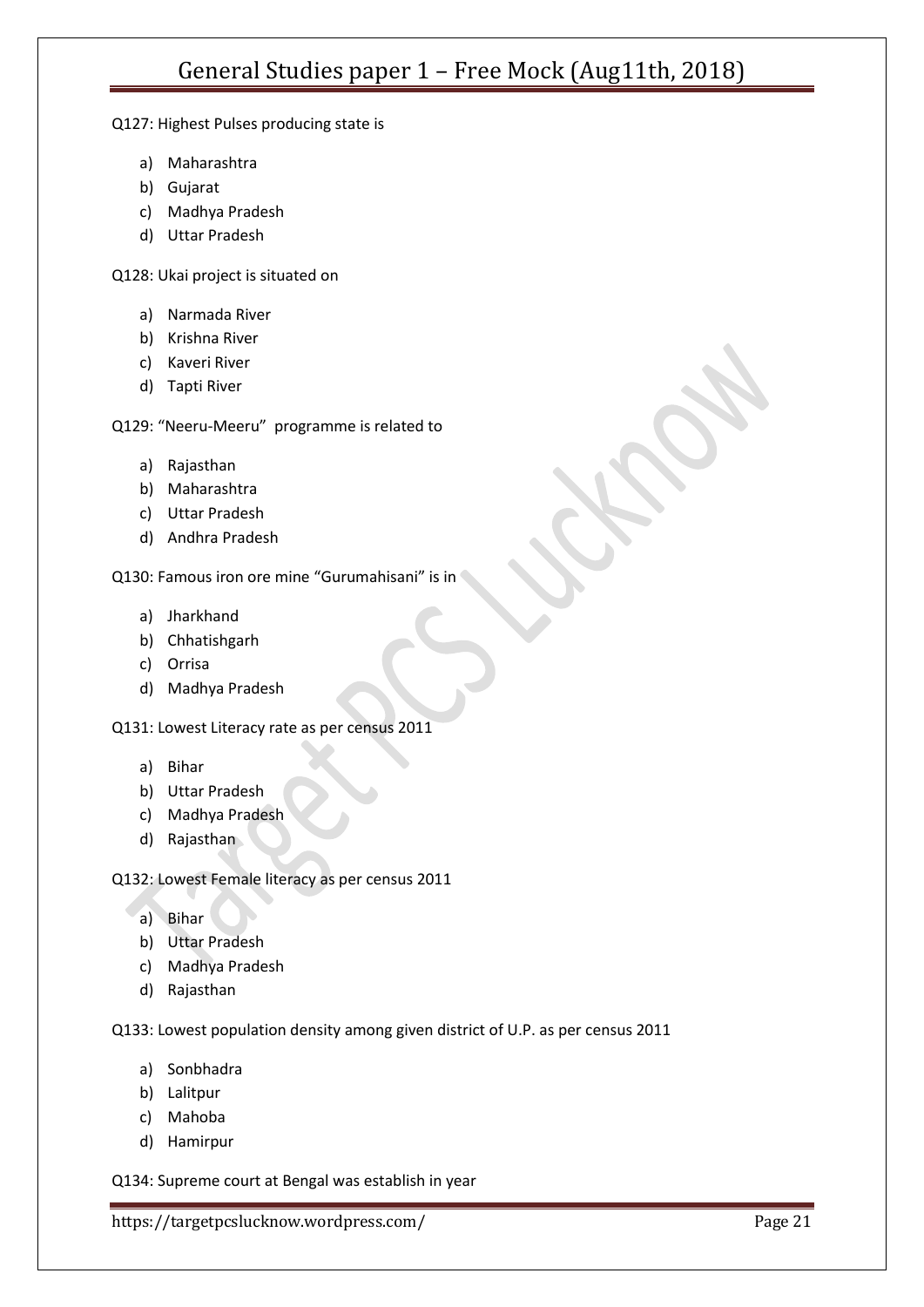- a) 1768
- b) 1774
- c) 1780
- d) 1882

Q135: Monopoly in trade of East India Company ended in year

- a) 1813
- b) 1833
- c) 1835
- d) 1837

Q136: Constitutional advisor of the constituent assembly was

- a) B.R.Ambedkar
- b) K.M.Munshi
- c) B.N.Rao
- d) None of the above

Q137: How many fundamental duties we have in Indian Constitution?

- a) 9
- b) 10
- c) 11
- d) 12

Q138: Voting age was reduced to 18years with which of the following

- a) 52<sup>nd</sup> Constitutional Amendment
- b) 42<sup>nd</sup> Constitutional Amendment
- c) 61<sup>st</sup> Constitutional Amendment
- d) 92<sup>nd</sup> Constitutional Amendment

Q139: Financial emergency is mentioned under article

- a) Article# 352
- b) Article# 356
- c) Article# 358
- d) Article# 360

Q140: Co-Operative societies came into existence with

- a) 52<sup>nd</sup> Constitutional Amendment
- b) 42<sup>nd</sup> Constitutional Amendment
- c)  $61<sup>st</sup>$  Constitutional Amendment
- d) 97<sup>th</sup> Constitutional Amendment

Q141: Organization of village panchayats are mentioned under article

a) Article# 40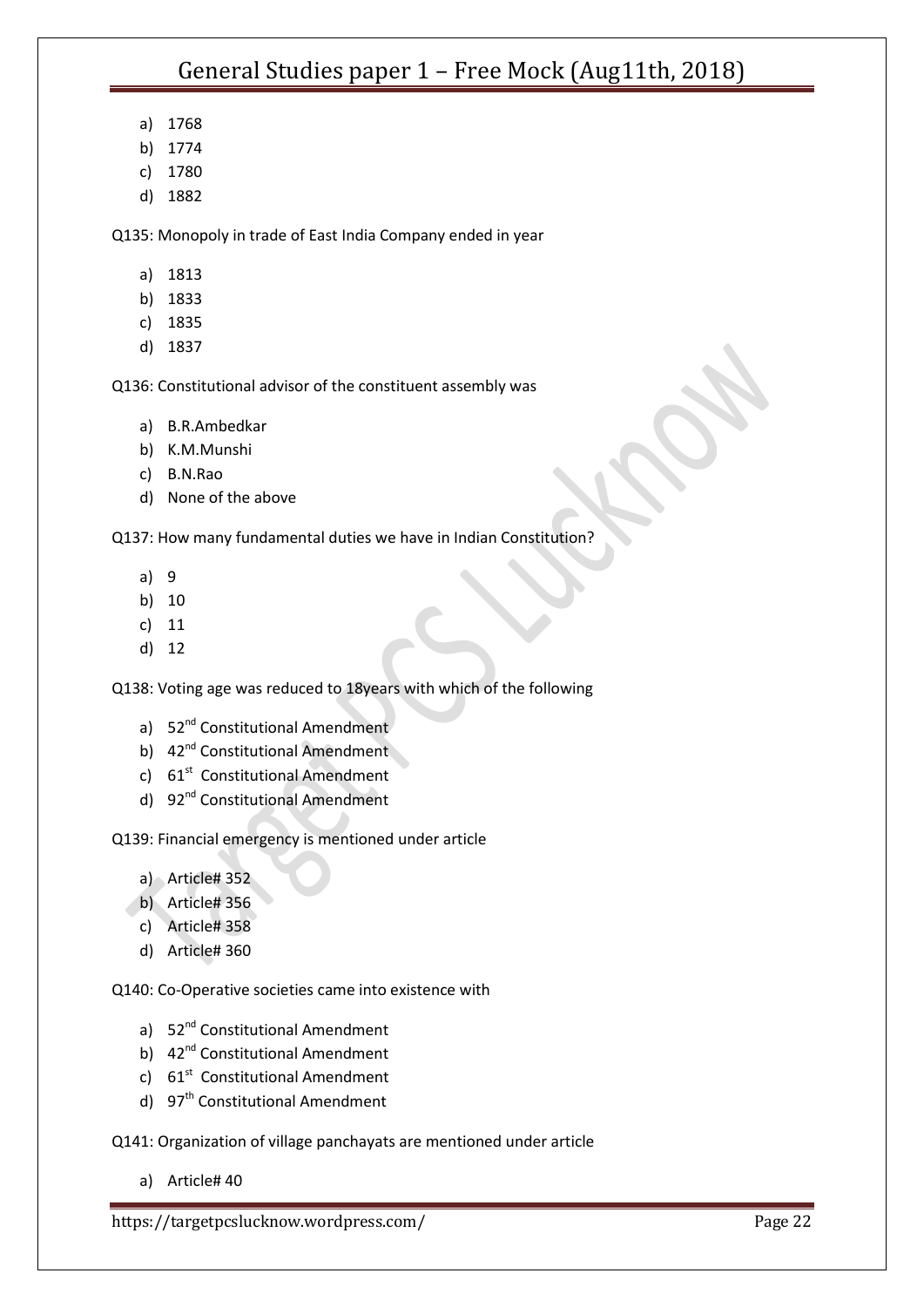- b) Article# 44
- c) Article# 48
- d) Article# 52

Q142: Grants from Union government to states is provisioned under article

- a) Article# 275
- b) Article# 375
- c) Article# 244
- d) Article# 344

Q143: Allocation of seats in Rajya Sabha in the States/Uts are mentioned under

- a) Schedule# 6
- b) Schedule# 7
- c) Schedule# 5
- d) Schedule# 4

Q144: Anti Defection Law came into existence with

- a) 44<sup>th</sup> Constitutional Amendment
- b) 64<sup>th</sup> Constitutional Amendment
- c) 52<sup>nd</sup> Constitutional Amendment
- d) 62<sup>nd</sup> Constitutional Amendment

Q145: Joint sitting of two houses provision is taken from which of the following constitution

- a) Canadian constitution
- b) Australian constitution
- c) German constitution
- d) French constitution

Q146: Which of the following statement is true regarding "judicial review" ?

- 1. The phrase "Judicial review" was not mentioned in original constitution but later it was added
- 2. Article#124(1) explicitly mentions about it
	- a. Only 1
	- b. Only 2
	- c. Both 1 & 2
	- d. Neither 1 nor 2

Q147: Article#324 is related to

- a) UPSC chairman
- b) Election Commissioner
- c) NHRC
- d) None of the above